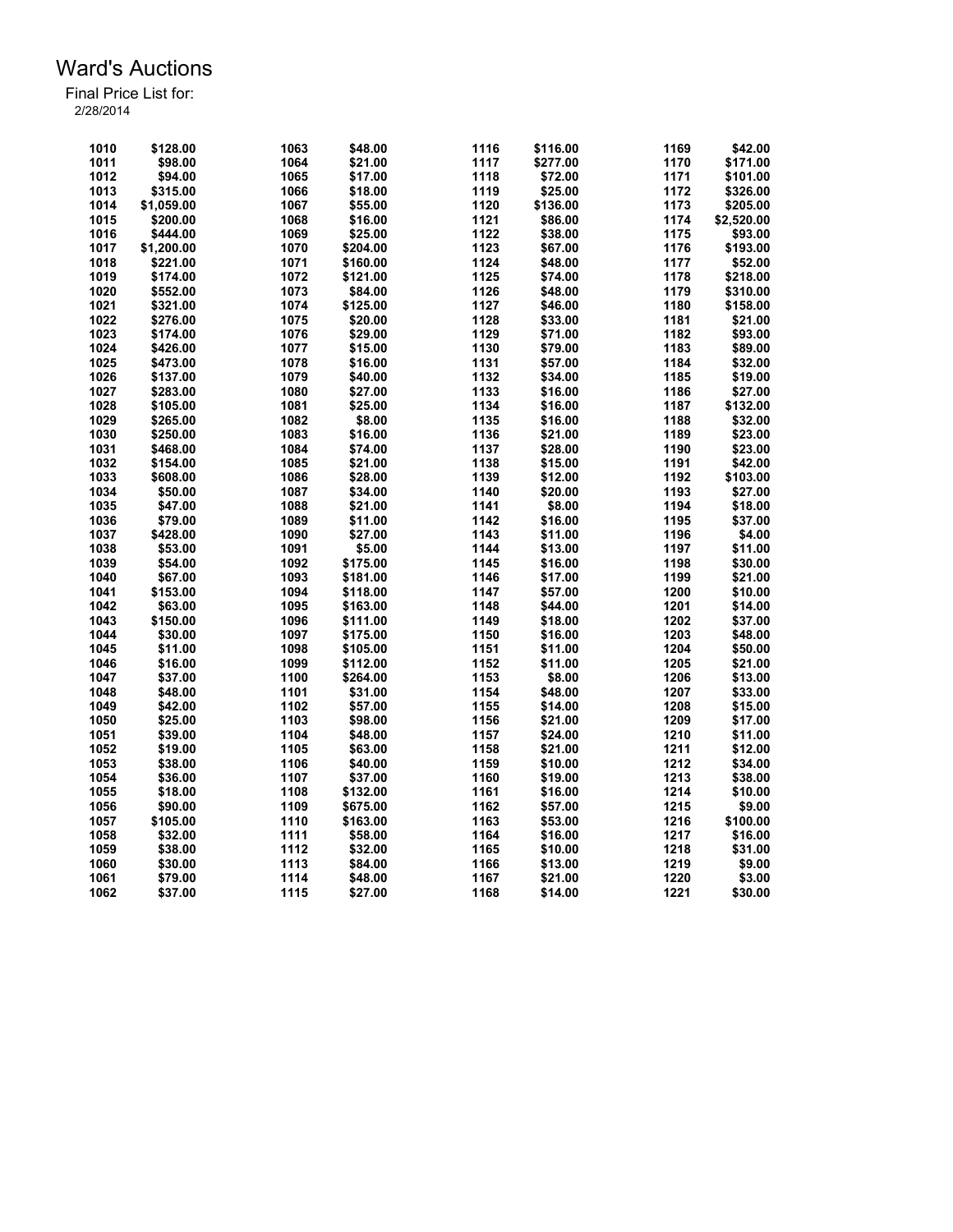| 1222 | \$12.00  | 1275 | \$16.00  | 1328 | \$37.00            | 1381 | \$40.00  |
|------|----------|------|----------|------|--------------------|------|----------|
| 1223 | \$34.00  | 1276 | \$16.00  | 1329 | \$52.00            | 1382 | \$31.00  |
| 1224 | \$32.00  | 1277 | \$9.00   | 1330 | \$87.00            | 1383 | \$35.00  |
| 1225 | \$14.00  | 1278 | \$15.00  | 1331 | \$18.00            | 1384 | \$51.00  |
| 1226 | \$525.00 | 1279 | \$14.00  | 1332 | \$81.00            | 1385 | \$21.00  |
| 1227 | \$62.00  | 1280 | \$15.00  | 1333 | \$197.00           | 1386 | \$24.00  |
| 1228 | \$67.00  | 1281 | \$14.00  | 1334 | \$19.00            | 1387 | \$15.00  |
| 1229 | \$58.00  | 1282 | \$14.00  | 1335 | \$8.00             | 1388 | \$25.00  |
| 1230 | \$99.00  | 1283 | \$32.00  | 1336 | \$11.00            | 1389 | \$58.00  |
| 1231 | \$281.00 | 1284 | \$10.00  | 1337 | \$17.00            | 1390 | \$33.00  |
| 1232 | \$65.00  | 1285 | \$40.00  | 1338 | \$16.00            | 1391 | \$174.00 |
| 1233 | \$33.00  | 1286 | \$30.00  | 1339 | \$11.00            | 1392 | \$160.00 |
| 1234 | \$32.00  | 1287 | \$35.00  | 1340 | \$28.00            | 1393 | \$23.00  |
| 1235 | \$52.00  | 1288 | \$10.00  | 1341 | \$30.00            | 1394 | \$143.00 |
| 1236 | \$194.00 | 1289 | \$17.00  | 1342 | \$17.00            | 1395 | \$18.00  |
| 1237 | \$65.00  | 1290 | \$13.00  | 1343 | \$19.00            | 1396 | \$21.00  |
| 1238 | \$315.00 | 1291 | \$25.00  | 1344 | \$13.00            | 1397 | \$102.00 |
| 1239 | \$105.00 | 1292 | \$79.00  | 1345 | \$4.00             | 1398 | \$159.00 |
| 1240 | \$100.00 | 1293 | \$125.00 | 1346 | \$18.00            | 1399 | \$60.00  |
| 1241 | \$36.00  | 1294 | \$368.00 | 1347 | \$13.00            | 1400 | \$389.00 |
| 1242 | \$788.00 | 1295 | \$62.00  | 1348 |                    | 1401 | \$40.00  |
| 1243 |          | 1296 |          | 1349 | \$23.00<br>\$21.00 | 1402 |          |
|      | \$44.00  |      | \$284.00 |      |                    |      | \$50.00  |
| 1244 | \$176.00 | 1297 | \$58.00  | 1350 | \$19.00            | 1403 | \$25.00  |
| 1245 | \$320.00 | 1298 | \$36.00  | 1351 | \$12.00            | 1404 | \$25.00  |
| 1246 | \$18.00  | 1299 | \$33.00  | 1352 | \$35.00            | 1405 | \$42.00  |
| 1247 | \$27.00  | 1300 | \$30.00  | 1353 | \$10.00            | 1406 | \$11.00  |
| 1248 | \$27.00  | 1301 | \$23.00  | 1354 | \$15.00            | 1407 | \$25.00  |
| 1249 | \$21.00  | 1302 | \$17.00  | 1355 | \$35.00            | 1408 | \$25.00  |
| 1250 | \$51.00  | 1303 | \$9.00   | 1356 | \$30.00            | 1409 | \$88.00  |
| 1251 | \$16.00  | 1304 | \$12.00  | 1357 | \$8.00             | 1410 | \$12.00  |
| 1252 | \$7.00   | 1305 | \$5.00   | 1358 | \$132.00           | 1411 | \$9.00   |
| 1253 | \$59.00  | 1306 | \$11.00  | 1359 | \$40.00            | 1412 | \$35.00  |
| 1254 | \$16.00  | 1307 | \$8.00   | 1360 | \$79.00            | 1413 | \$19.00  |
| 1255 | \$45.00  | 1308 | \$8.00   | 1361 | \$44.00            | 1414 | \$9.00   |
| 1256 | \$50.00  | 1309 | \$24.00  | 1362 | \$41.00            | 1415 | \$14.00  |
| 1257 | \$26.00  | 1310 | \$21.00  | 1363 | \$159.00           | 1416 | \$37.00  |
| 1258 | \$20.00  | 1311 | \$132.00 | 1364 | \$121.00           | 1417 | \$39.00  |
| 1259 | \$48.00  | 1312 | \$74.00  | 1365 | \$90.00            | 1418 | \$13.00  |
| 1260 | \$44.00  | 1313 | \$47.00  | 1366 | \$443.00           | 1419 | \$20.00  |
| 1261 | \$15.00  | 1314 | \$47.00  | 1367 | \$74.00            | 1420 | \$7.00   |
| 1262 | \$69.00  | 1315 | \$69.00  | 1368 | \$37.00            | 1421 | \$20.00  |
| 1263 | \$28.00  | 1316 | \$11.00  | 1369 | \$11.00            | 1422 | \$34.00  |
| 1264 | \$25.00  | 1317 | \$19.00  | 1370 | \$57.00            | 1423 | \$35.00  |
| 1265 | \$27.00  | 1318 | \$11.00  | 1371 | \$7.00             | 1424 | \$35.00  |
| 1266 | \$80.00  | 1319 | \$10.00  | 1372 | \$11.00            | 1425 | \$8.00   |
| 1267 | \$20.00  | 1320 | \$37.00  | 1373 | \$37.00            | 1426 | \$9.00   |
| 1268 | \$16.00  | 1321 | \$63.00  | 1374 | \$17.00            | 1427 | \$19.00  |
| 1269 | \$9.00   | 1322 | \$47.00  | 1375 | \$46.00            | 1428 | \$13.00  |
| 1270 | \$23.00  | 1323 | \$67.00  | 1376 | \$9.00             | 1429 | \$13.00  |
| 1271 | \$13.00  | 1324 | \$124.00 | 1377 | \$7.00             | 1430 | \$12.00  |
| 1272 | \$11.00  | 1325 | \$90.00  | 1378 | \$35.00            | 1431 | \$14.00  |
| 1273 | \$12.00  | 1326 | \$39.00  | 1379 | \$48.00            | 1432 | \$37.00  |
| 1274 | \$12.00  | 1327 | \$53.00  | 1380 | \$45.00            | 1433 | \$59.00  |
|      |          |      |          |      |                    |      |          |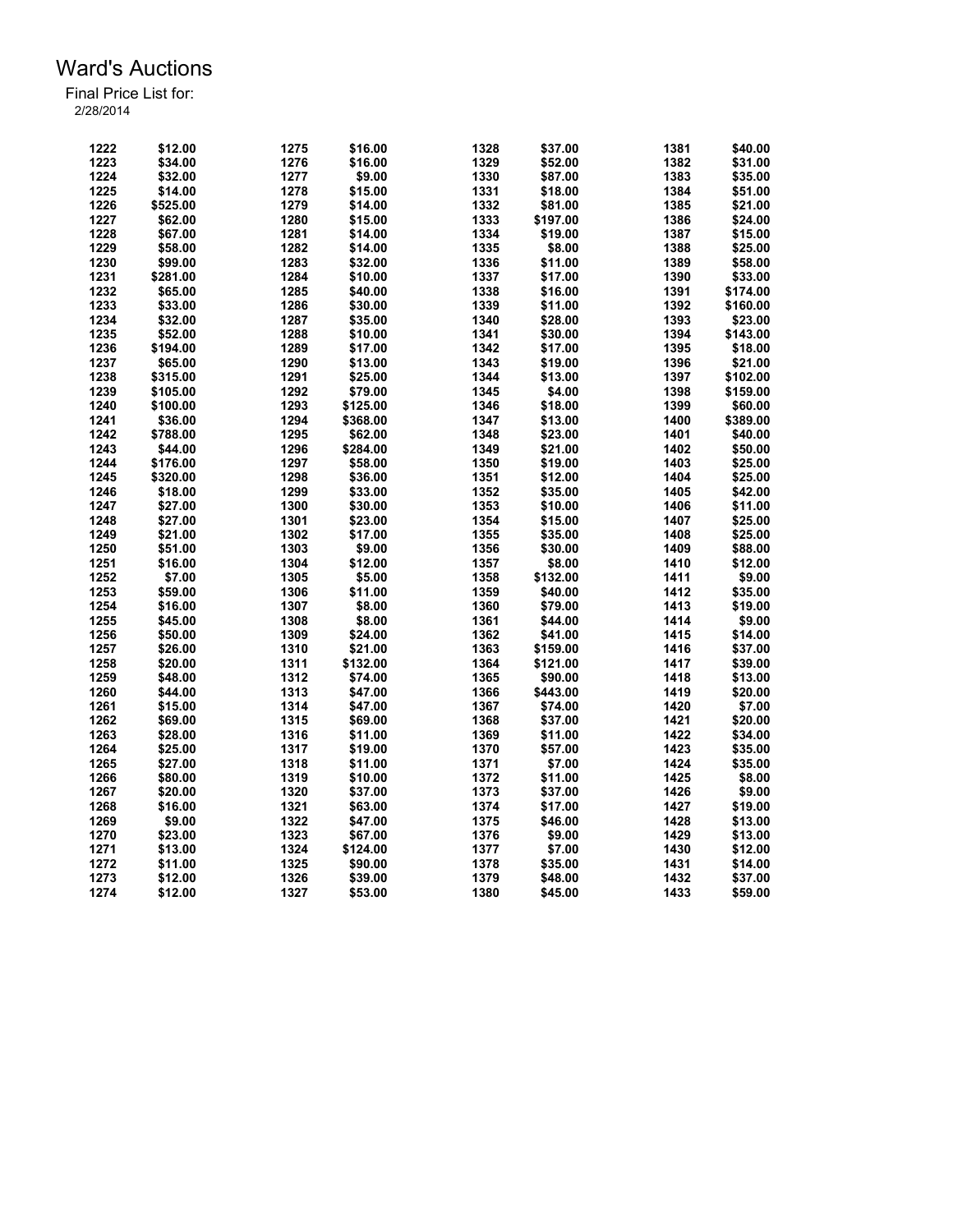| 1434         | \$9.00     | 2028 | \$48.00  | 2081 | \$33.00    | 2134         | \$81.00    |
|--------------|------------|------|----------|------|------------|--------------|------------|
| 1435         | \$27.00    | 2029 | \$50.00  | 2082 | \$28.00    | 2135         | \$74.00    |
| 1436         | \$19.00    | 2030 | \$109.00 | 2083 | \$27.00    | 2136         | \$58.00    |
| 1437         | \$20.00    | 2031 | \$109.00 | 2084 | \$25.00    | 2137         | \$41.00    |
| 1438         | \$6.00     | 2032 | \$210.00 | 2085 | \$27.00    | 2138         | \$74.00    |
| 1439         | \$15.00    | 2033 | \$252.00 | 2086 | \$27.00    | 2139         | \$170.00   |
| 1440         | \$8.00     | 2034 | \$95.00  | 2087 | \$163.00   | 2140         | \$132.00   |
| 1441         | \$18.00    | 2035 | \$342.00 | 2088 | \$32.00    | 2141         | \$58.00    |
| 1442         | \$15.00    | 2036 | \$160.00 | 2089 | \$14.00    | 2142         | \$63.00    |
| 1443         | \$19.00    | 2037 | \$221.00 | 2090 | \$1,365.00 | 2143         | \$37.00    |
| 1444         | \$179.00   | 2038 | \$95.00  | 2091 | \$91.00    | 2144         | \$40.00    |
| 1445         | \$3.00     | 2039 | \$105.00 | 2092 | \$77.00    | 2145         | \$105.00   |
| 1446         | \$67.00    | 2040 | \$95.00  | 2093 | \$451.00   | 2146         | \$459.00   |
| 1447         | \$14.00    | 2041 | \$100.00 | 2094 | \$168.00   | 2147         | \$76.00    |
| 1448         | \$24.00    | 2042 | \$81.00  | 2095 | \$81.00    | 2148         | \$188.00   |
| 1449         | \$28.00    | 2043 | \$50.00  | 2096 | \$68.00    | 2149         | \$37.00    |
| 1450         | \$16.00    | 2044 | \$226.00 | 2097 | \$48.00    | 2150         | \$52.00    |
| 1451         | \$33.00    | 2045 | \$191.00 | 2098 | \$79.00    | 2151         | \$53.00    |
|              | \$15.00    | 2046 |          | 2099 |            |              |            |
| 1452<br>1453 |            |      | \$342.00 | 2100 | \$48.00    | 2152<br>2153 | \$79.00    |
|              | \$48.00    | 2047 | \$237.00 |      | \$185.00   |              | \$228.00   |
| 1454         | \$39.00    | 2048 | \$24.00  | 2101 | \$24.00    | 2154         | \$108.00   |
| 1455         | \$21.00    | 2049 | \$196.00 | 2102 | \$53.00    | 2155         | \$12.00    |
| 1456         | \$13.00    | 2050 | \$46.00  | 2103 | \$105.00   | 2156         | \$35.00    |
| 1457         | \$12.00    | 2051 | \$583.00 | 2104 | \$185.00   | 2157         | \$31.00    |
| 1458         | \$0.00     | 2052 | \$81.00  | 2105 | \$20.00    | 2158         | \$36.00    |
| 1459         | \$34.00    | 2053 | \$147.00 | 2106 | \$158.00   | 2159         | \$27.00    |
| 1460         | \$13.00    | 2054 | \$38.00  | 2107 | \$16.00    | 2160         | \$42.00    |
| 1461         | \$14.00    | 2055 | \$63.00  | 2108 | \$18.00    | 2161         | \$23.00    |
| 1462         | \$6.00     | 2056 | \$33.00  | 2109 | \$42.00    | 2162         | \$63.00    |
| 1463         | \$21.00    | 2057 | \$37.00  | 2110 | \$11.00    | 2163         | \$25.00    |
| 1464         | \$6.00     | 2058 | \$9.00   | 2111 | \$42.00    | 2164         | \$53.00    |
| 1465         | \$44.00    | 2059 | \$61.00  | 2112 | \$16.00    | 2165         | \$36.00    |
| 1466         | \$32.00    | 2060 | \$158.00 | 2113 | \$47.00    | 2166         | \$37.00    |
| 1467         | \$27.00    | 2061 | \$15.00  | 2114 | \$66.00    | 2167         | \$37.00    |
| 1468         | \$5.00     | 2062 | \$23.00  | 2115 | \$47.00    | 2168         | \$14.00    |
| 2010         | \$762.00   | 2063 | \$18.00  | 2116 | \$13.00    | 2169         | \$38.00    |
| 2011         | \$107.00   | 2064 | \$158.00 | 2117 | \$35.00    | 2170         | \$37.00    |
| 2012         | \$3,300.00 | 2065 | \$116.00 | 2118 | \$21.00    | 2171         | \$16.00    |
| 2013         | \$88.00    | 2066 | \$86.00  | 2119 | \$15.00    | 2172         | \$54.00    |
| 2014         | \$122.00   | 2067 | \$140.00 | 2120 | \$16.00    | 2173         | \$47.00    |
| 2015         | \$101.00   | 2068 | \$35.00  | 2121 | \$12.00    | 2174         | \$79.00    |
| 2016         | \$265.00   | 2069 | \$8.00   | 2122 | \$8.00     | 2175         | \$21.00    |
| 2017         | \$315.00   | 2070 | \$39.00  | 2123 | \$7.00     | 2176         | \$32.00    |
| 2018         | \$112.00   | 2071 | \$30.00  | 2124 | \$17.00    | 2177         | \$37.00    |
| 2019         | \$125.00   | 2072 | \$13.00  | 2125 | \$7.00     | 2178         | \$8.00     |
| 2020         | \$282.00   | 2073 | \$104.00 | 2126 | \$15.00    | 2179         | \$17.00    |
| 2021         | \$452.00   | 2074 | \$27.00  | 2127 | \$16.00    | 2180         | \$21.00    |
| 2022         | \$246.00   | 2075 | \$28.00  | 2128 | \$11.00    | 2181         | \$27.00    |
| 2023         | \$103.00   | 2076 | \$32.00  | 2129 | \$6.00     | 2182         | \$168.00   |
| 2024         |            |      |          | 2130 |            | 2183         |            |
|              | \$45.00    | 2077 | \$24.00  |      | \$38.00    |              | \$23.00    |
| 2025         | \$189.00   | 2078 | \$46.00  | 2131 | \$35.00    | 2184         | \$37.00    |
| 2026         | \$53.00    | 2079 | \$44.00  | 2132 | \$39.00    | 2185         | \$25.00    |
| 2027         | \$77.00    | 2080 | \$31.00  | 2133 | \$210.00   | 2186         | \$1,050.00 |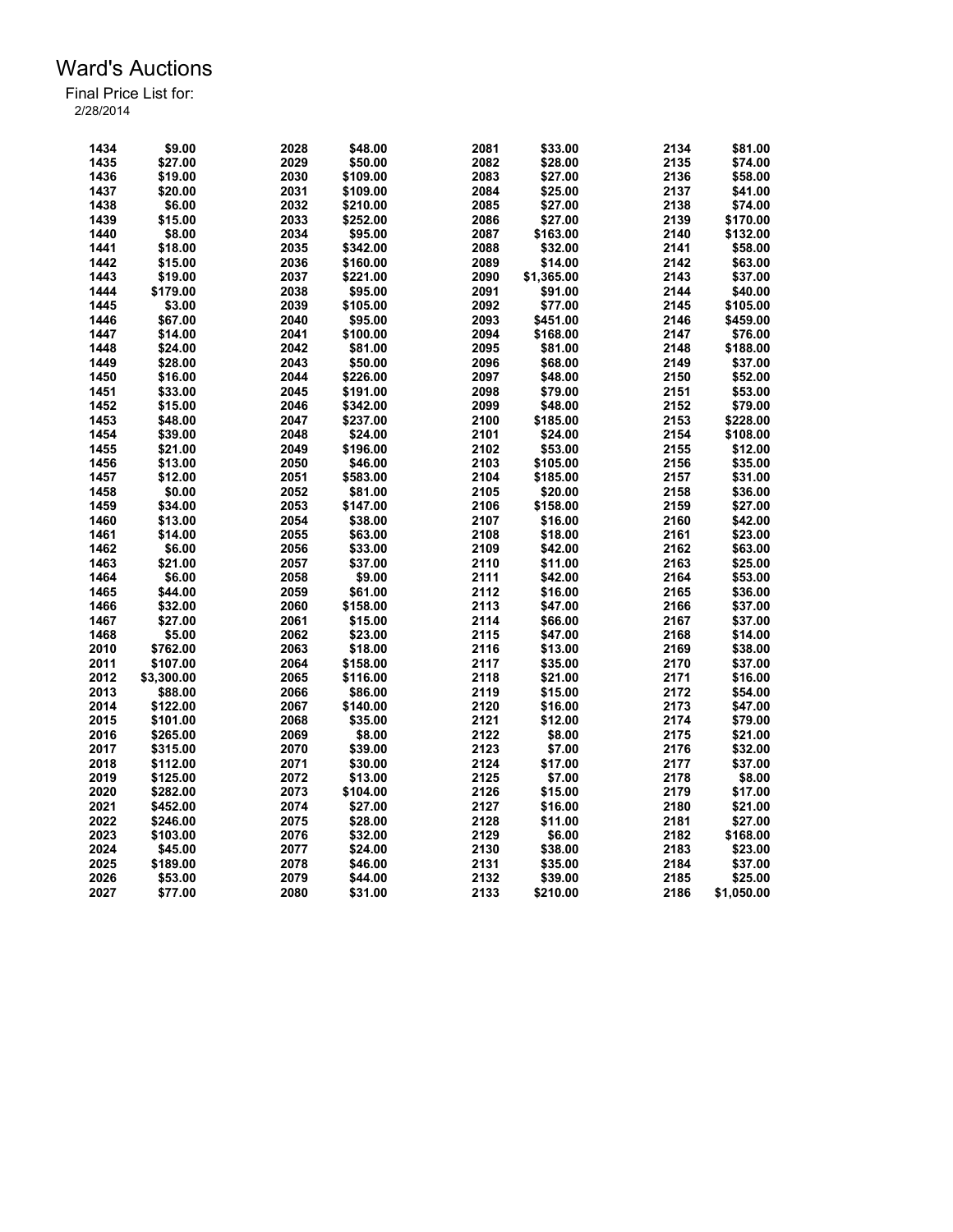| 2187 | \$328.00   | 2240 | \$48.00  | 2293 | \$31.00  | 2346 | \$25.00  |
|------|------------|------|----------|------|----------|------|----------|
| 2188 | \$158.00   | 2241 | \$50.00  | 2294 | \$17.00  | 2347 | \$25.00  |
| 2189 | \$38.00    | 2242 | \$96.00  | 2295 | \$32.00  | 2348 | \$14.00  |
| 2190 | \$34.00    | 2243 | \$23.00  | 2296 | \$81.00  | 2349 | \$19.00  |
| 2191 | \$39.00    | 2244 | \$53.00  | 2297 | \$42.00  | 2350 | \$28.00  |
| 2192 | \$44.00    | 2245 | \$47.00  | 2298 | \$59.00  | 2351 | \$12.00  |
| 2193 | \$50.00    | 2246 | \$42.00  | 2299 | \$88.00  | 2352 | \$10.00  |
| 2194 | \$27.00    | 2247 | \$23.00  | 2300 | \$37.00  | 2353 | \$16.00  |
| 2195 | \$24.00    | 2248 | \$63.00  | 2301 | \$16.00  | 2354 | \$30.00  |
| 2196 | \$16.00    | 2249 | \$90.00  | 2302 | \$17.00  | 2355 | \$16.00  |
| 2197 | \$65.00    | 2250 | \$27.00  | 2303 | \$27.00  | 2356 | \$13.00  |
| 2198 | \$32.00    | 2251 | \$42.00  | 2304 | \$21.00  | 2357 | \$11.00  |
| 2199 | \$48.00    | 2252 | \$47.00  | 2305 | \$28.00  | 2358 | \$0.00   |
| 2200 | \$156.00   | 2253 | \$52.00  | 2306 | \$30.00  | 2359 | \$147.00 |
| 2201 | \$210.00   | 2254 | \$70.00  | 2307 | \$41.00  | 2360 | \$7.00   |
| 2202 | \$27.00    | 2255 | \$58.00  | 2308 | \$14.00  | 2361 | \$31.00  |
| 2203 | \$9.00     | 2256 | \$44.00  | 2309 | \$11.00  | 2362 | \$28.00  |
| 2204 | \$8.00     | 2257 | \$40.00  | 2310 | \$35.00  | 2363 | \$26.00  |
|      |            |      |          |      |          |      |          |
| 2205 | \$63.00    | 2258 | \$79.00  | 2311 | \$24.00  | 2364 | \$28.00  |
| 2206 | \$8.00     | 2259 | \$23.00  | 2312 | \$34.00  | 2365 | \$12.00  |
| 2207 | \$10.00    | 2260 | \$25.00  | 2313 | \$44.00  | 2366 | \$28.00  |
| 2208 | \$94.00    | 2261 | \$34.00  | 2314 | \$7.00   | 2367 | \$12.00  |
| 2209 | \$32.00    | 2262 | \$19.00  | 2315 | \$18.00  | 2368 | \$8.00   |
| 2210 | \$35.00    | 2263 | \$35.00  | 2316 | \$11.00  | 2369 | \$32.00  |
| 2211 | \$25.00    | 2264 | \$65.00  | 2317 | \$160.00 | 2370 | \$18.00  |
| 2212 | \$8.00     | 2265 | \$7.00   | 2318 | \$158.00 | 2371 | \$33.00  |
| 2213 | \$36.00    | 2266 | \$10.00  | 2319 | \$39.00  | 2372 | \$16.00  |
| 2214 | \$158.00   | 2267 | \$8.00   | 2320 | \$25.00  | 2373 | \$23.00  |
| 2215 | \$88.00    | 2268 | \$56.00  | 2321 | \$16.00  | 2374 | \$16.00  |
| 2216 | \$16.00    | 2269 | \$44.00  | 2322 | \$25.00  | 2375 | \$17.00  |
| 2217 | \$12.00    | 2270 | \$53.00  | 2323 | \$11.00  | 2376 | \$20.00  |
| 2218 | \$28.00    | 2271 | \$30.00  | 2324 | \$25.00  | 2377 | \$19.00  |
| 2219 | \$26.00    | 2272 | \$37.00  | 2325 | \$20.00  | 2378 | \$20.00  |
| 2220 | \$15.00    | 2273 | \$66.00  | 2326 | \$18.00  | 2379 | \$36.00  |
| 2221 | \$9.00     | 2274 | \$300.00 | 2327 | \$71.00  | 2380 | \$27.00  |
| 2222 | \$37.00    | 2275 | \$42.00  | 2328 | \$12.00  | 2381 | \$28.00  |
| 2223 | \$40.00    | 2276 | \$10.00  | 2329 | \$15.00  | 2382 | \$42.00  |
| 2224 | \$53.00    | 2277 | \$289.00 | 2330 | \$25.00  | 2383 | \$18.00  |
| 2225 | \$1,004.00 | 2278 | \$37.00  | 2331 | \$26.00  | 2384 | \$15.00  |
| 2226 | \$438.00   | 2279 | \$42.00  | 2332 | \$25.00  | 2385 | \$22.00  |
| 2227 | \$556.00   | 2280 | \$70.00  | 2333 | \$35.00  | 2386 | \$35.00  |
| 2228 | \$303.00   | 2281 | \$14.00  | 2334 | \$18.00  | 2387 | \$27.00  |
| 2229 | \$85.00    | 2282 | \$8.00   | 2335 | \$30.00  | 2388 | \$12.00  |
| 2230 | \$283.00   | 2283 | \$14.00  | 2336 | \$32.00  | 2389 | \$14.00  |
| 2231 | \$25.00    | 2284 | \$32.00  | 2337 | \$38.00  | 2390 | \$24.00  |
| 2232 | \$110.00   | 2285 | \$18.00  | 2338 | \$19.00  | 2391 | \$28.00  |
| 2233 | \$47.00    | 2286 | \$32.00  | 2339 | \$9.00   | 2392 | \$38.00  |
| 2234 | \$77.00    | 2287 | \$27.00  | 2340 | \$59.00  | 2393 | \$12.00  |
| 2235 | \$75.00    | 2288 | \$51.00  | 2341 | \$11.00  | 2394 | \$19.00  |
| 2236 | \$95.00    | 2289 | \$37.00  | 2342 | \$28.00  | 2395 | \$15.00  |
| 2237 | \$32.00    | 2290 | \$28.00  | 2343 | \$13.00  | 2396 | \$24.00  |
| 2238 | \$56.00    | 2291 | \$41.00  | 2344 | \$53.00  | 2397 | \$16.00  |
| 2239 | \$20.00    | 2292 | \$16.00  | 2345 | \$25.00  | 2398 | \$44.00  |
|      |            |      |          |      |          |      |          |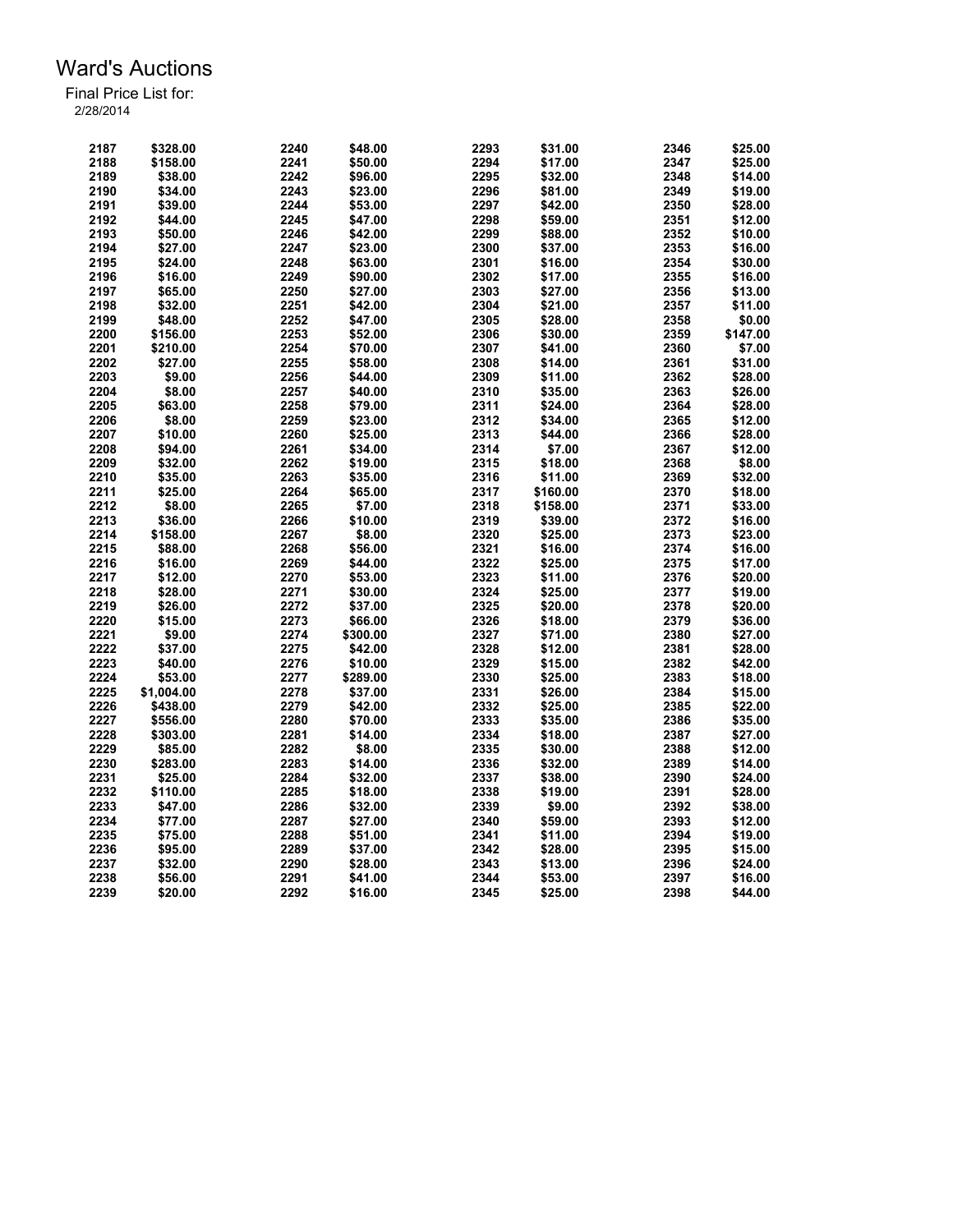| 2399 | \$70.00 | 2452 | \$23.00  | 2505 | \$186.00 | 2558 | \$32.00  |
|------|---------|------|----------|------|----------|------|----------|
| 2400 | \$22.00 | 2453 | \$32.00  | 2506 | \$152.00 | 2559 | \$38.00  |
| 2401 | \$22.00 | 2454 | \$32.00  | 2507 | \$70.00  | 2560 | \$54.00  |
| 2402 | \$53.00 | 2455 | \$27.00  | 2508 | \$90.00  | 2561 | \$38.00  |
| 2403 | \$25.00 | 2456 | \$30.00  | 2509 | \$50.00  | 2562 | \$158.00 |
| 2404 | \$16.00 | 2457 | \$23.00  | 2510 | \$174.00 | 2563 | \$116.00 |
| 2405 | \$16.00 | 2458 | \$17.00  | 2511 | \$108.00 | 2564 | \$53.00  |
| 2406 | \$21.00 | 2459 | \$34.00  | 2512 | \$118.00 | 2565 | \$116.00 |
| 2407 | \$17.00 | 2460 | \$111.00 | 2513 | \$134.00 | 2566 | \$53.00  |
| 2408 | \$32.00 | 2461 | \$81.00  | 2514 | \$93.00  | 2567 | \$111.00 |
| 2409 | \$21.00 | 2462 | \$79.00  | 2515 | \$67.00  | 2568 | \$147.00 |
| 2410 | \$37.00 | 2463 | \$76.00  | 2516 | \$84.00  | 2569 | \$79.00  |
| 2411 | \$37.00 | 2464 | \$24.00  | 2517 |          | 2570 | \$113.00 |
|      |         |      |          |      | \$263.00 |      |          |
| 2412 | \$42.00 | 2465 | \$35.00  | 2518 | \$32.00  | 2571 | \$79.00  |
| 2413 | \$25.00 | 2466 | \$44.00  | 2519 | \$84.00  | 2572 | \$95.00  |
| 2414 | \$44.00 | 2467 | \$27.00  | 2520 | \$99.00  | 2573 | \$84.00  |
| 2415 | \$30.00 | 2468 | \$158.00 | 2521 | \$75.00  | 2574 | \$53.00  |
| 2416 | \$11.00 | 2469 | \$447.00 | 2522 | \$76.00  | 2575 | \$30.00  |
| 2417 | \$31.00 | 2470 | \$210.00 | 2523 | \$174.00 | 2576 | \$60.00  |
| 2418 | \$15.00 | 2471 | \$200.00 | 2524 | \$59.00  | 2577 | \$32.00  |
| 2419 | \$12.00 | 2472 | \$289.00 | 2525 | \$65.00  | 2578 | \$44.00  |
| 2420 | \$13.00 | 2473 | \$247.00 | 2526 | \$38.00  | 2579 | \$28.00  |
| 2421 | \$56.00 | 2474 | \$129.00 | 2527 | \$101.00 | 2580 | \$37.00  |
| 2422 | \$20.00 | 2475 | \$117.00 | 2528 | \$79.00  | 2581 | \$30.00  |
| 2423 | \$20.00 | 2476 | \$111.00 | 2529 | \$23.00  | 2582 | \$32.00  |
| 2424 | \$16.00 | 2477 | \$152.00 | 2530 | \$32.00  | 2583 | \$30.00  |
| 2425 | \$33.00 | 2478 | \$104.00 | 2531 | \$74.00  | 2584 | \$60.00  |
| 2426 | \$17.00 | 2479 | \$130.00 | 2532 | \$189.00 | 2585 | \$53.00  |
| 2427 | \$25.00 | 2480 | \$105.00 | 2533 | \$263.00 | 2586 | \$79.00  |
| 2428 | \$17.00 | 2481 | \$186.00 | 2534 | \$158.00 | 2587 | \$90.00  |
| 2429 | \$16.00 | 2482 | \$66.00  | 2535 | \$39.00  | 2588 | \$59.00  |
| 2430 | \$24.00 | 2483 | \$62.00  | 2536 | \$42.00  | 2589 | \$53.00  |
| 2431 | \$22.00 | 2484 | \$71.00  | 2537 | \$15.00  | 2590 | \$53.00  |
|      |         |      |          |      |          |      |          |
| 2432 | \$26.00 | 2485 | \$72.00  | 2538 | \$210.00 | 2591 | \$54.00  |
| 2433 | \$58.00 | 2486 | \$132.00 | 2539 | \$35.00  | 2592 | \$53.00  |
| 2434 | \$17.00 | 2487 | \$93.00  | 2540 | \$119.00 | 2593 | \$53.00  |
| 2435 | \$25.00 | 2488 | \$158.00 | 2541 | \$158.00 | 2594 | \$70.00  |
| 2436 | \$39.00 | 2489 | \$158.00 | 2542 | \$63.00  | 2595 | \$63.00  |
| 2437 | \$22.00 | 2490 | \$105.00 | 2543 | \$177.00 | 3010 | \$605.00 |
| 2438 | \$35.00 | 2491 | \$132.00 | 2544 | \$121.00 | 3011 | \$657.00 |
| 2439 | \$45.00 | 2492 | \$267.00 | 2545 | \$70.00  | 3012 | \$447.00 |
| 2440 | \$25.00 | 2493 | \$174.00 | 2546 | \$58.00  | 3013 | \$350.00 |
| 2441 | \$9.00  | 2494 | \$187.00 | 2547 | \$118.00 | 3014 | \$222.00 |
| 2442 | \$37.00 | 2495 | \$104.00 | 2548 | \$61.00  | 3015 | \$76.00  |
| 2443 | \$18.00 | 2496 | \$157.00 | 2549 | \$59.00  | 3016 | \$165.00 |
| 2444 | \$20.00 | 2497 | \$160.00 | 2550 | \$84.00  | 3017 | \$237.00 |
| 2445 | \$32.00 | 2498 | \$135.00 | 2551 | \$70.00  | 3018 | \$125.00 |
| 2446 | \$27.00 | 2499 | \$117.00 | 2552 | \$84.00  | 3019 | \$35.00  |
| 2447 | \$20.00 | 2500 | \$84.00  | 2553 | \$121.00 | 3020 | \$114.00 |
| 2448 | \$27.00 | 2501 | \$69.00  | 2554 | \$76.00  | 3021 | \$116.00 |
| 2449 | \$16.00 | 2502 | \$87.00  | 2555 | \$65.00  | 3022 | \$81.00  |
| 2450 | \$20.00 | 2503 | \$65.00  | 2556 | \$42.00  | 3023 | \$109.00 |
| 2451 | \$19.00 | 2504 | \$140.00 | 2557 | \$47.00  | 3024 | \$150.00 |
|      |         |      |          |      |          |      |          |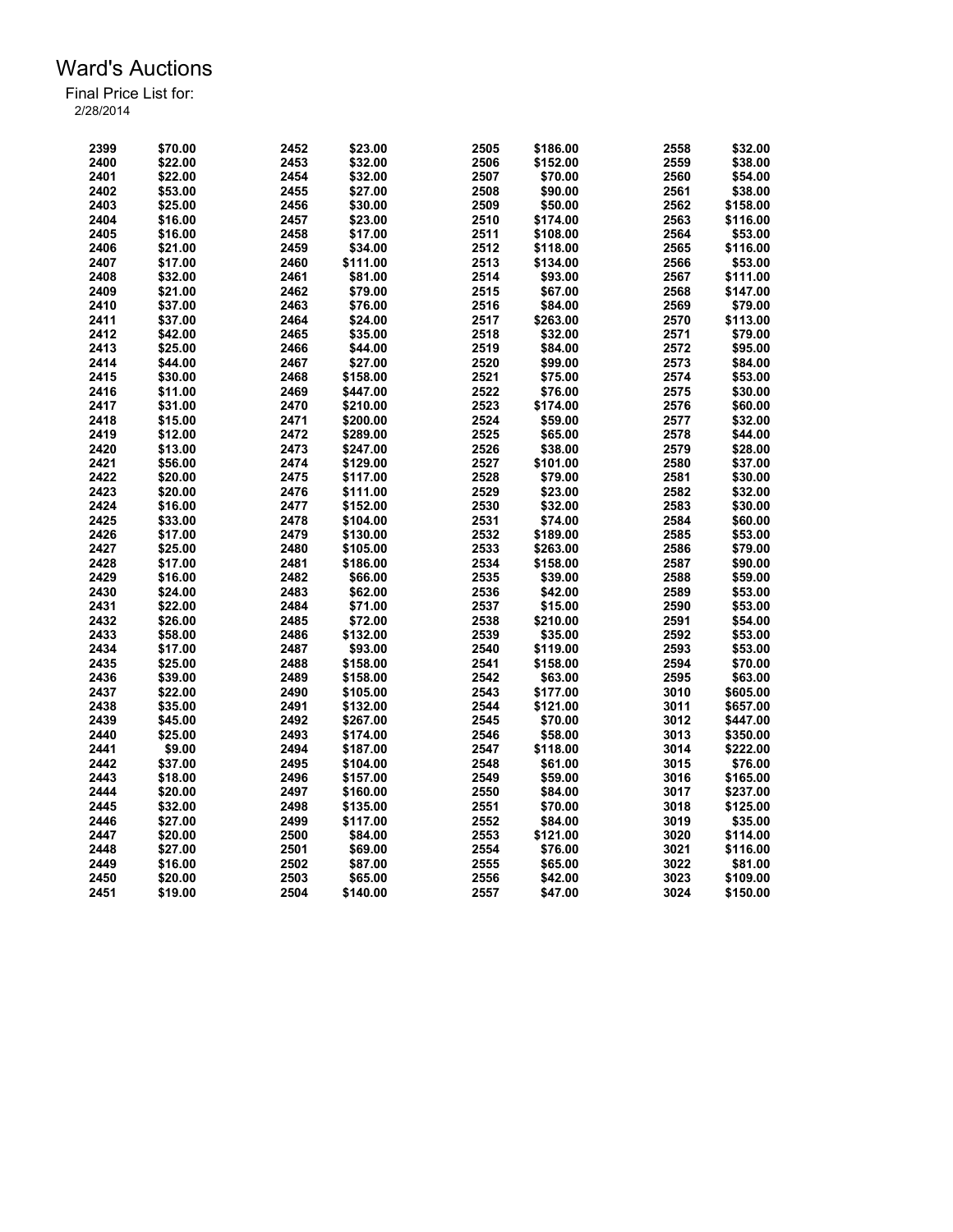| 3025 | \$150.00   | 3078 | \$87.00  | 3131 | \$144.00 | 3184 | \$56.00  |
|------|------------|------|----------|------|----------|------|----------|
| 3026 | \$275.00   | 3079 | \$50.00  | 3132 | \$94.00  | 3185 | \$37.00  |
| 3027 | \$116.00   | 3080 | \$20.00  | 3133 | \$79.00  | 3186 | \$69.00  |
| 3028 | \$175.00   | 3081 | \$122.00 | 3134 | \$50.00  | 3187 | \$25.00  |
| 3029 | \$1,042.00 | 3082 | \$395.00 | 3135 | \$197.00 | 3188 | \$25.00  |
| 3030 | \$245.00   | 3083 | \$105.00 | 3136 | \$67.00  | 3189 | \$47.00  |
| 3031 | \$998.00   | 3084 | \$77.00  | 3137 | \$48.00  | 3190 | \$53.00  |
| 3032 | \$483.00   | 3085 | \$143.00 | 3138 | \$184.00 | 3191 | \$55.00  |
| 3033 | \$310.00   | 3086 | \$55.00  | 3139 | \$137.00 | 3192 | \$45.00  |
| 3034 | \$263.00   | 3087 | \$69.00  | 3140 | \$125.00 | 3193 | \$35.00  |
| 3035 | \$134.00   | 3088 | \$229.00 | 3141 | \$250.00 | 3194 | \$33.00  |
| 3036 | \$0.00     | 3089 | \$223.00 | 3142 | \$42.00  | 3195 | \$52.00  |
| 3037 | \$95.00    | 3090 |          | 3143 |          | 3196 | \$46.00  |
|      |            |      | \$117.00 |      | \$57.00  |      |          |
| 3038 | \$90.00    | 3091 | \$70.00  | 3144 | \$62.00  | 3197 | \$63.00  |
| 3039 | \$184.00   | 3092 | \$105.00 | 3145 | \$57.00  | 3198 | \$35.00  |
| 3040 | \$100.00   | 3093 | \$89.00  | 3146 | \$100.00 | 3199 | \$42.00  |
| 3041 | \$143.00   | 3094 | \$0.00   | 3147 | \$119.00 | 3200 | \$33.00  |
| 3042 | \$62.00    | 3095 | \$111.00 | 3148 | \$145.00 | 3201 | \$13.00  |
| 3043 | \$122.00   | 3096 | \$135.00 | 3149 | \$286.00 | 3202 | \$21.00  |
| 3044 | \$323.00   | 3097 | \$91.00  | 3150 | \$23.00  | 3203 | \$77.00  |
| 3045 | \$174.00   | 3098 | \$134.00 | 3151 | \$38.00  | 3204 | \$25.00  |
| 3046 | \$82.00    | 3099 | \$100.00 | 3152 | \$152.00 | 3205 | \$81.00  |
| 3047 | \$108.00   | 3100 | \$67.00  | 3153 | \$77.00  | 3206 | \$63.00  |
| 3048 | \$93.00    | 3101 | \$20.00  | 3154 | \$81.00  | 3207 | \$100.00 |
| 3049 | \$75.00    | 3102 | \$15.00  | 3155 | \$61.00  | 3208 | \$63.00  |
| 3050 | \$94.00    | 3103 | \$91.00  | 3156 | \$158.00 | 3209 | \$50.00  |
| 3051 | \$121.00   | 3104 | \$32.00  | 3157 | \$98.00  | 3210 | \$74.00  |
| 3052 | \$658.00   | 3105 | \$245.00 | 3158 | \$761.00 | 3211 | \$9.00   |
| 3053 | \$3,500.00 | 3106 | \$110.00 | 3159 | \$56.00  | 3212 | \$14.00  |
| 3054 | \$221.00   | 3107 | \$39.00  | 3160 | \$30.00  | 3213 | \$25.00  |
| 3055 | \$74.00    | 3108 | \$60.00  | 3161 | \$60.00  | 3214 | \$28.00  |
| 3056 | \$105.00   | 3109 | \$210.00 | 3162 | \$48.00  | 3215 | \$28.00  |
| 3057 | \$20.00    | 3110 | \$15.00  | 3163 | \$61.00  | 3216 | \$42.00  |
| 3058 | \$83.00    | 3111 | \$32.00  | 3164 | \$52.00  | 3217 | \$40.00  |
| 3059 | \$49.00    | 3112 | \$13.00  | 3165 | \$47.00  | 3218 | \$67.00  |
| 3060 | \$49.00    | 3113 | \$303.00 | 3166 | \$50.00  | 3219 | \$9.00   |
| 3061 | \$132.00   | 3114 | \$17.00  | 3167 | \$62.00  | 3220 | \$10.00  |
| 3062 | \$79.00    | 3115 | \$27.00  | 3168 | \$39.00  | 3221 | \$17.00  |
| 3063 | \$21.00    | 3116 | \$32.00  | 3169 | \$34.00  | 3222 | \$12.00  |
| 3064 | \$100.00   | 3117 | \$24.00  | 3170 | \$72.00  | 3223 | \$11.00  |
|      |            | 3118 |          | 3171 |          | 3224 |          |
| 3065 | \$12.00    |      | \$0.00   |      | \$90.00  |      | \$13.00  |
| 3066 | \$66.00    | 3119 | \$12.00  | 3172 | \$39.00  | 3225 | \$42.00  |
| 3067 | \$47.00    | 3120 | \$12.00  | 3173 | \$195.00 | 3226 | \$44.00  |
| 3068 | \$23.00    | 3121 | \$66.00  | 3174 | \$57.00  | 3227 | \$55.00  |
| 3069 | \$48.00    | 3122 | \$11.00  | 3175 | \$88.00  | 3228 | \$32.00  |
| 3070 | \$56.00    | 3123 | \$13.00  | 3176 | \$94.00  | 3229 | \$66.00  |
| 3071 | \$38.00    | 3124 | \$14.00  | 3177 | \$84.00  | 3230 | \$80.00  |
| 3072 | \$136.00   | 3125 | \$39.00  | 3178 | \$71.00  | 3231 | \$42.00  |
| 3073 | \$32.00    | 3126 | \$131.00 | 3179 | \$47.00  | 3232 | \$116.00 |
| 3074 | \$72.00    | 3127 | \$76.00  | 3180 | \$116.00 | 3233 | \$66.00  |
| 3075 | \$231.00   | 3128 | \$68.00  | 3181 | \$50.00  | 3234 | \$61.00  |
| 3076 | \$37.00    | 3129 | \$87.00  | 3182 | \$101.00 | 3235 | \$74.00  |
| 3077 | \$158.00   | 3130 | \$20.00  | 3183 | \$50.00  | 3236 | \$45.00  |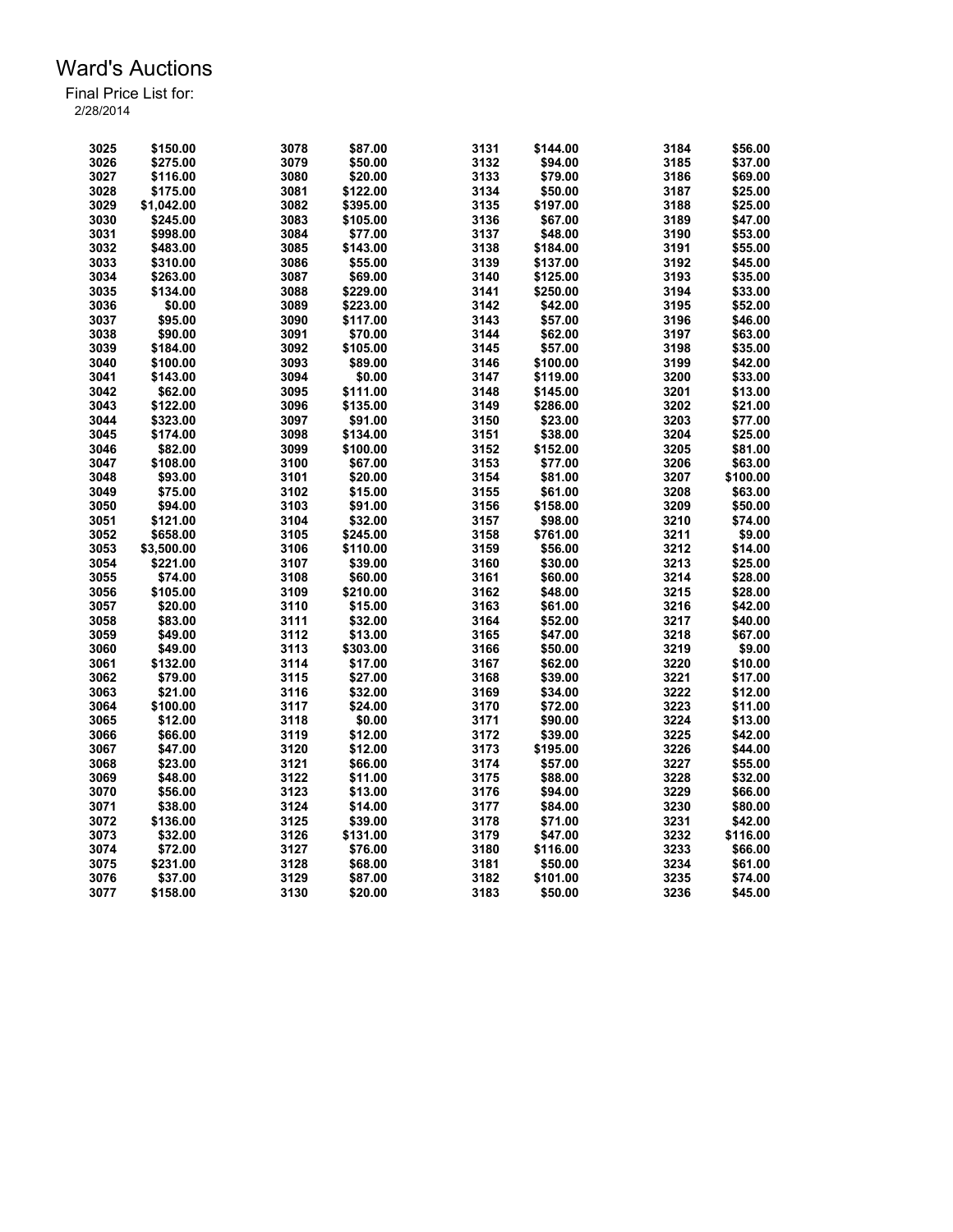| 3237 | \$47.00  | 3290 | \$25.00  | 3343 | \$47.00  | 3396 | \$133.00 |
|------|----------|------|----------|------|----------|------|----------|
| 3238 | \$81.00  | 3291 | \$49.00  | 3344 | \$56.00  | 3397 | \$30.00  |
| 3239 | \$70.00  | 3292 | \$18.00  | 3345 | \$46.00  | 3398 | \$120.00 |
| 3240 | \$128.00 | 3293 | \$48.00  | 3346 | \$47.00  | 3399 | \$0.00   |
| 3241 | \$75.00  | 3294 | \$65.00  | 3347 | \$52.00  | 3400 | \$76.00  |
| 3242 | \$27.00  | 3295 | \$65.00  | 3348 | \$100.00 | 3401 | \$17.00  |
| 3243 | \$30.00  | 3296 | \$58.00  | 3349 | \$35.00  | 3402 | \$81.00  |
| 3244 | \$42.00  | 3297 | \$29.00  | 3350 | \$25.00  | 3403 | \$41.00  |
| 3245 | \$32.00  | 3298 | \$35.00  | 3351 | \$94.00  | 3404 | \$59.00  |
| 3246 | \$32.00  | 3299 | \$49.00  | 3352 | \$21.00  | 3405 | \$62.00  |
| 3247 | \$30.00  | 3300 | \$103.00 | 3353 | \$65.00  | 3406 | \$73.00  |
| 3248 | \$32.00  | 3301 | \$30.00  | 3354 | \$25.00  | 3407 | \$17.00  |
| 3249 | \$40.00  | 3302 | \$25.00  | 3355 | \$44.00  | 3408 | \$79.00  |
| 3250 | \$37.00  | 3303 | \$26.00  | 3356 | \$39.00  | 3409 | \$179.00 |
| 3251 | \$82.00  | 3304 | \$37.00  | 3357 | \$157.00 | 3410 | \$105.00 |
| 3252 | \$49.00  | 3305 | \$117.00 | 3358 | \$37.00  | 3411 | \$100.00 |
| 3253 | \$38.00  | 3306 | \$16.00  | 3359 | \$44.00  | 3412 | \$65.00  |
| 3254 | \$38.00  | 3307 | \$84.00  | 3360 | \$44.00  | 3413 | \$142.00 |
|      |          | 3308 |          |      |          | 3414 |          |
| 3255 | \$23.00  |      | \$28.00  | 3361 | \$53.00  |      | \$58.00  |
| 3256 | \$27.00  | 3309 | \$45.00  | 3362 | \$49.00  | 3415 | \$72.00  |
| 3257 | \$23.00  | 3310 | \$150.00 | 3363 | \$164.00 | 3416 | \$126.00 |
| 3258 | \$18.00  | 3311 | \$32.00  | 3364 | \$51.00  | 3417 | \$40.00  |
| 3259 | \$75.00  | 3312 | \$47.00  | 3365 | \$65.00  | 3418 | \$47.00  |
| 3260 | \$80.00  | 3313 | \$53.00  | 3366 | \$430.00 | 3419 | \$20.00  |
| 3261 | \$37.00  | 3314 | \$350.00 | 3367 | \$45.00  | 3420 | \$26.00  |
| 3262 | \$22.00  | 3315 | \$142.00 | 3368 | \$21.00  | 3421 | \$18.00  |
| 3263 | \$42.00  | 3316 | \$48.00  | 3369 | \$105.00 | 3422 | \$50.00  |
| 3264 | \$122.00 | 3317 | \$37.00  | 3370 | \$16.00  | 3423 | \$28.00  |
| 3265 | \$117.00 | 3318 | \$75.00  | 3371 | \$86.00  | 3424 | \$37.00  |
| 3266 | \$80.00  | 3319 | \$53.00  | 3372 | \$82.00  | 3425 | \$70.00  |
| 3267 | \$48.00  | 3320 | \$74.00  | 3373 | \$79.00  | 3426 | \$30.00  |
| 3268 | \$56.00  | 3321 | \$13.00  | 3374 | \$74.00  | 3427 | \$95.00  |
| 3269 | \$18.00  | 3322 | \$20.00  | 3375 | \$28.00  | 3428 | \$34.00  |
| 3270 | \$58.00  | 3323 | \$47.00  | 3376 | \$10.00  | 3429 | \$79.00  |
| 3271 | \$25.00  | 3324 | \$33.00  | 3377 | \$111.00 | 3430 | \$58.00  |
| 3272 | \$39.00  | 3325 | \$103.00 | 3378 | \$15.00  | 3431 | \$164.00 |
| 3273 | \$69.00  | 3326 | \$27.00  | 3379 | \$15.00  | 3432 | \$81.00  |
| 3274 | \$32.00  | 3327 | \$0.00   | 3380 | \$25.00  | 3433 | \$24.00  |
| 3275 | \$40.00  | 3328 | \$39.00  | 3381 | \$51.00  | 3434 | \$9.00   |
| 3276 | \$42.00  | 3329 | \$65.00  | 3382 | \$75.00  | 3435 | \$36.00  |
| 3277 | \$27.00  | 3330 | \$37.00  | 3383 | \$263.00 | 3436 | \$89.00  |
| 3278 | \$53.00  | 3331 | \$42.00  | 3384 | \$81.00  | 3437 | \$62.00  |
| 3279 | \$35.00  | 3332 | \$59.00  | 3385 | \$102.00 | 3438 | \$58.00  |
| 3280 | \$44.00  | 3333 | \$30.00  | 3386 | \$33.00  | 3439 | \$74.00  |
| 3281 |          |      |          | 3387 |          |      |          |
|      | \$21.00  | 3334 | \$65.00  |      | \$77.00  | 3440 | \$66.00  |
| 3282 | \$29.00  | 3335 | \$25.00  | 3388 | \$72.00  | 3441 | \$34.00  |
| 3283 | \$31.00  | 3336 | \$69.00  | 3389 | \$88.00  | 3442 | \$315.00 |
| 3284 | \$34.00  | 3337 | \$29.00  | 3390 | \$356.00 | 3443 | \$58.00  |
| 3285 | \$42.00  | 3338 | \$80.00  | 3391 | \$315.00 | 3444 | \$54.00  |
| 3286 | \$27.00  | 3339 | \$47.00  | 3392 | \$51.00  | 3445 | \$24.00  |
| 3287 | \$22.00  | 3340 | \$69.00  | 3393 | \$200.00 | 3446 | \$26.00  |
| 3288 | \$74.00  | 3341 | \$42.00  | 3394 | \$38.00  | 3447 | \$24.00  |
| 3289 | \$117.00 | 3342 | \$41.00  | 3395 | \$174.00 | 3448 | \$25.00  |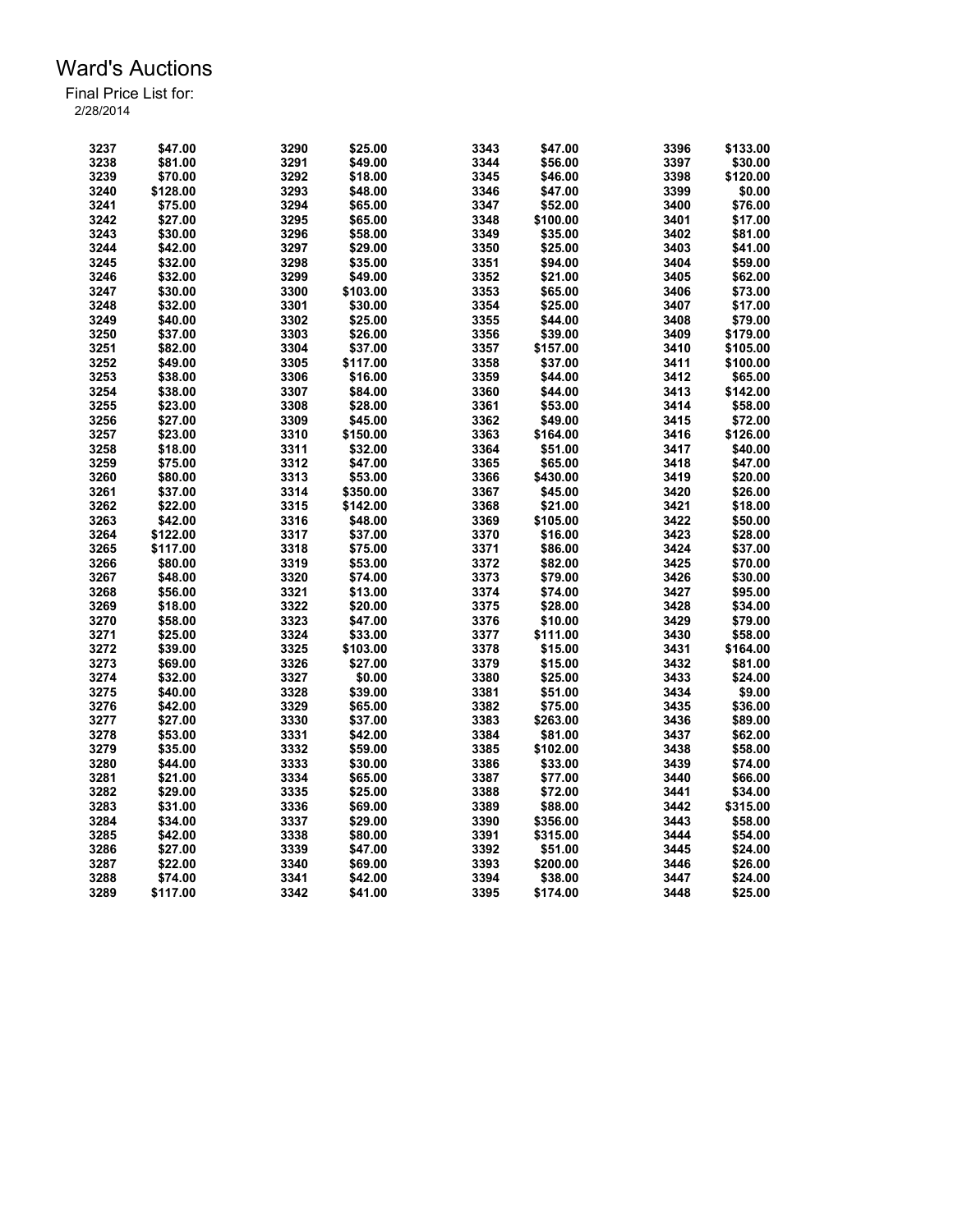| 3449 | \$30.00  | 3502 | \$35.00  | 3555 | \$65.00  | 3608 | \$13.00    |
|------|----------|------|----------|------|----------|------|------------|
| 3450 | \$36.00  | 3503 | \$23.00  | 3556 | \$27.00  | 3609 | \$24.00    |
| 3451 | \$56.00  | 3504 | \$25.00  | 3557 | \$63.00  | 3610 | \$14.00    |
| 3452 | \$26.00  | 3505 | \$37.00  | 3558 | \$37.00  | 3611 | \$19.00    |
| 3453 | \$18.00  | 3506 | \$48.00  | 3559 | \$40.00  | 3612 | \$11.00    |
| 3454 | \$93.00  | 3507 | \$30.00  | 3560 | \$80.00  | 3613 | \$23.00    |
| 3455 | \$79.00  | 3508 | \$52.00  | 3561 | \$30.00  | 3614 | \$14.00    |
| 3456 | \$47.00  | 3509 | \$45.00  | 3562 | \$59.00  | 3615 | \$36.00    |
| 3457 | \$39.00  | 3510 | \$21.00  | 3563 | \$17.00  | 3616 | \$9.00     |
| 3458 | \$48.00  | 3511 | \$165.00 | 3564 | \$27.00  | 3617 | \$19.00    |
| 3459 | \$23.00  | 3512 | \$6.00   | 3565 | \$11.00  | 3618 | \$17.00    |
| 3460 | \$29.00  | 3513 | \$113.00 | 3566 | \$17.00  | 3619 | \$15.00    |
| 3461 | \$10.00  | 3514 | \$130.00 | 3567 | \$51.00  | 3620 | \$12.00    |
| 3462 | \$21.00  | 3515 | \$65.00  | 3568 | \$16.00  | 3621 | \$19.00    |
| 3463 | \$60.00  | 3516 | \$51.00  | 3569 | \$37.00  | 3622 | \$17.00    |
| 3464 | \$42.00  | 3517 | \$32.00  | 3570 | \$35.00  | 3623 | \$20.00    |
| 3465 | \$37.00  | 3518 | \$81.00  | 3571 | \$81.00  | 3624 | \$20.00    |
| 3466 | \$49.00  | 3519 | \$25.00  | 3572 | \$32.00  | 3625 | \$38.00    |
| 3467 | \$33.00  | 3520 | \$378.00 | 3573 | \$6.00   | 3626 | \$22.00    |
| 3468 | \$69.00  |      |          |      |          | 3627 | \$28.00    |
|      |          | 3521 | \$58.00  | 3574 | \$30.00  |      |            |
| 3469 | \$34.00  | 3522 | \$60.00  | 3575 | \$33.00  | 3628 | \$16.00    |
| 3470 | \$92.00  | 3523 | \$25.00  | 3576 | \$53.00  | 3629 | \$63.00    |
| 3471 | \$38.00  | 3524 | \$58.00  | 3577 | \$44.00  | 4008 | \$366.00   |
| 3472 | \$73.00  | 3525 | \$74.00  | 3578 | \$0.00   | 4009 | \$650.00   |
| 3473 | \$25.00  | 3526 | \$81.00  | 3579 | \$209.00 | 4010 | \$5,250.00 |
| 3474 | \$67.00  | 3527 | \$91.00  | 3580 | \$142.00 | 4011 | \$1,365.00 |
| 3475 | \$29.00  | 3528 | \$63.00  | 3581 | \$0.00   | 4012 | \$1,151.00 |
| 3476 | \$14.00  | 3529 | \$45.00  | 3582 | \$53.00  | 4013 | \$807.00   |
| 3477 | \$16.00  | 3530 | \$17.00  | 3583 | \$20.00  | 4014 | \$1,852.00 |
| 3478 | \$32.00  | 3531 | \$63.00  | 3584 | \$118.00 | 4015 | \$2,027.00 |
| 3479 | \$42.00  | 3532 | \$59.00  | 3585 | \$79.00  | 4016 | \$1,379.00 |
| 3480 | \$93.00  | 3533 | \$59.00  | 3586 | \$16.00  | 4017 | \$2,100.00 |
| 3481 | \$48.00  | 3534 | \$97.00  | 3587 | \$38.00  | 4018 | \$1,166.00 |
| 3482 | \$69.00  | 3535 | \$104.00 | 3588 | \$74.00  | 4019 | \$760.00   |
| 3483 | \$59.00  | 3536 | \$84.00  | 3589 | \$69.00  | 4020 | \$1,638.00 |
| 3484 | \$10.00  | 3537 | \$21.00  | 3590 | \$163.00 | 4021 | \$685.00   |
| 3485 | \$29.00  | 3538 | \$69.00  | 3591 | \$28.00  | 4022 | \$600.00   |
| 3486 | \$28.00  | 3539 | \$63.00  | 3592 | \$20.00  | 4023 | \$600.00   |
| 3487 | \$26.00  | 3540 | \$177.00 | 3593 | \$10.00  | 4024 | \$693.00   |
| 3488 | \$29.00  | 3541 | \$166.00 | 3594 | \$12.00  | 4025 | \$735.00   |
| 3489 | \$35.00  | 3542 | \$58.00  | 3595 | \$10.00  | 4026 | \$522.00   |
| 3490 | \$41.00  | 3543 | \$69.00  | 3596 | \$10.00  | 4027 | \$212.00   |
| 3491 | \$50.00  | 3544 | \$63.00  | 3597 | \$17.00  | 4028 | \$2,042.00 |
| 3492 | \$63.00  | 3545 | \$107.00 | 3598 | \$18.00  | 4029 | \$386.00   |
| 3493 | \$17.00  | 3546 | \$40.00  | 3599 | \$11.00  | 4030 | \$420.00   |
| 3494 | \$26.00  | 3547 | \$48.00  | 3600 | \$48.00  | 4031 | \$302.00   |
| 3495 | \$79.00  | 3548 | \$37.00  | 3601 | \$121.00 | 4032 | \$756.00   |
| 3496 | \$45.00  | 3549 | \$35.00  | 3602 | \$15.00  | 4033 | \$242.00   |
| 3497 | \$51.00  | 3550 | \$80.00  | 3603 | \$15.00  | 4034 | \$352.00   |
| 3498 | \$31.00  | 3551 | \$42.00  | 3604 | \$32.00  | 4035 | \$410.00   |
| 3499 | \$16.00  | 3552 | \$34.00  | 3605 | \$19.00  | 4036 | \$545.00   |
| 3500 | \$44.00  | 3553 | \$24.00  | 3606 | \$16.00  | 4037 | \$355.00   |
| 3501 | \$158.00 | 3554 | \$37.00  | 3607 | \$23.00  | 4038 | \$477.00   |
|      |          |      |          |      |          |      |            |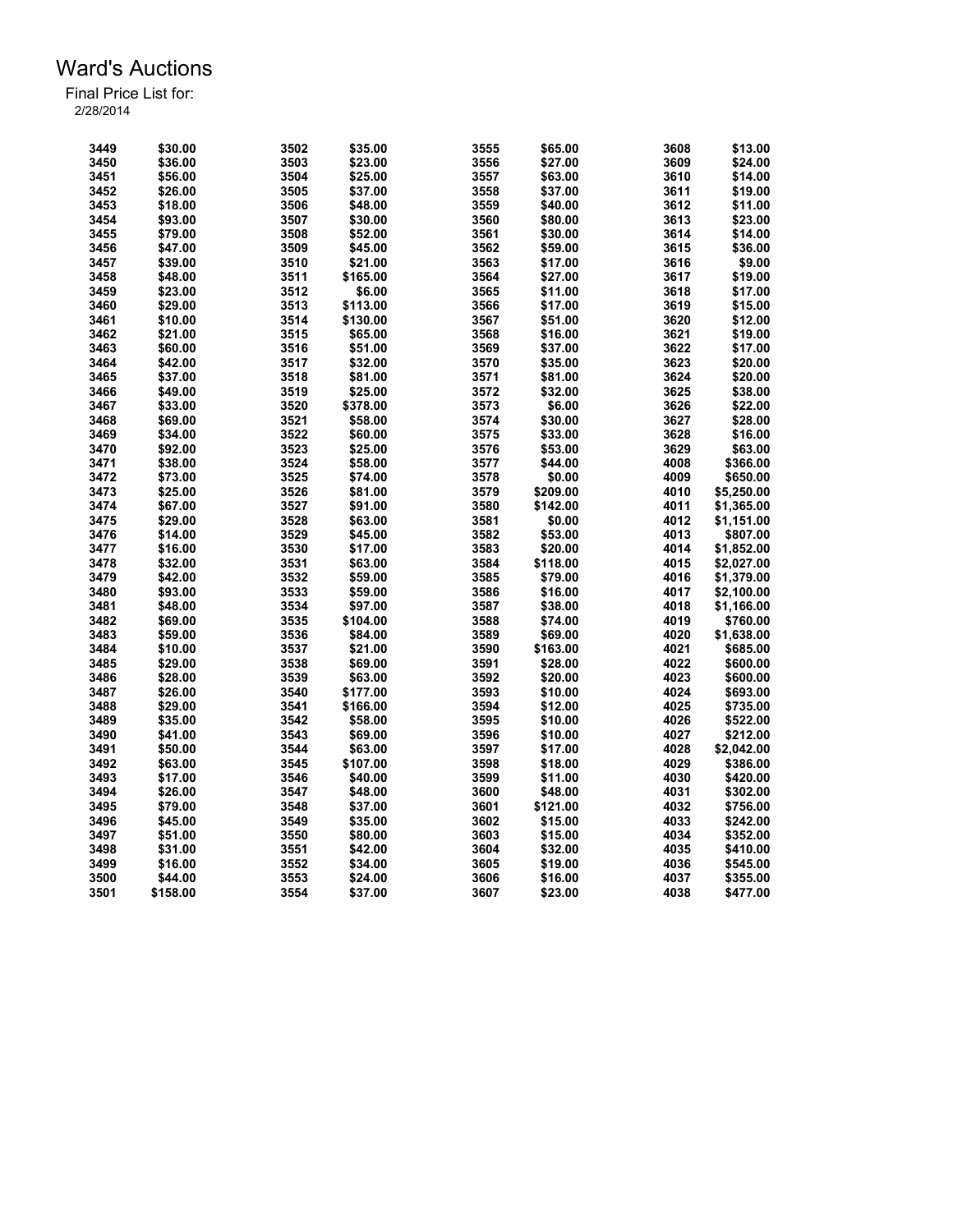| 4039         | \$174.00   | 4092         | \$3.00   | 4145         | \$8.00  | 4198 | \$8.00  |
|--------------|------------|--------------|----------|--------------|---------|------|---------|
| 4040         | \$369.00   | 4093         | \$0.00   | 4146         | \$6.00  | 4199 | \$0.00  |
| 4041         | \$787.00   | 4094         | \$0.00   | 4147         | \$2.00  | 4200 | \$41.00 |
| 4042         | \$405.00   | 4095         | \$5.00   | 4148         | \$35.00 | 4201 | \$17.00 |
| 4043         | \$105.00   | 4096         | \$0.00   | 4149         | \$7.00  | 4202 | \$90.00 |
| 4044         | \$956.00   | 4097         | \$10.00  | 4150         | \$16.00 | 4203 | \$11.00 |
| 4045         | \$1,943.00 | 4098         | \$13.00  | 4151         | \$20.00 | 4204 | \$2.00  |
| 4046         | \$74.00    | 4099         | \$5.00   | 4152         | \$9.00  | 4205 | \$13.00 |
| 4047         | \$14.00    | 4100         | \$4.00   | 4153         | \$14.00 | 4206 | \$0.00  |
| 4048         | \$33.00    | 4101         | \$1.00   | 4154         | \$10.00 | 4207 | \$8.00  |
| 4049         | \$8.00     | 4102         | \$7.00   | 4155         | \$7.00  | 4208 | \$48.00 |
| 4050         | \$0.00     | 4103         | \$15.00  | 4156         | \$13.00 | 4209 | \$58.00 |
| 4051         | \$3,035.00 | 4104         | \$15.00  | 4157         | \$16.00 | 4210 | \$14.00 |
| 4052         | \$2,095.00 | 4105         | \$13.00  | 4158         | \$4.00  | 4211 | \$28.00 |
| 4053         | \$952.00   | 4106         | \$19.00  | 4159         | \$18.00 | 4212 | \$17.00 |
| 4054         | \$1.283.00 | 4107         | \$13.00  | 4160         | \$9.00  | 4213 | \$23.00 |
| 4055         | \$315.00   | 4108         | \$8.00   | 4161         | \$4.00  | 4214 | \$69.00 |
| 4056         | \$90.00    | 4109         | \$15.00  | 4162         | \$47.00 | 4215 | \$0.00  |
|              |            |              |          |              |         | 4216 |         |
| 4057         | \$422.00   | 4110         | \$15.00  | 4163         | \$5.00  | 4217 | \$3.00  |
| 4058<br>4059 | \$279.00   | 4111<br>4112 | \$5.00   | 4164<br>4165 | \$8.00  | 4218 | \$19.00 |
|              | \$56.00    |              | \$21.00  |              | \$11.00 | 4219 | \$14.00 |
| 4060         | \$179.00   | 4113         | \$20.00  | 4166         | \$7.00  |      | \$10.00 |
| 4061         | \$38.00    | 4114         | \$26.00  | 4167         | \$7.00  | 4220 | \$9.00  |
| 4062         | \$750.00   | 4115         | \$18.00  | 4168         | \$53.00 | 4221 | \$5.00  |
| 4063         | \$722.00   | 4116         | \$3.00   | 4169         | \$32.00 | 4222 | \$7.00  |
| 4064         | \$373.00   | 4117         | \$2.00   | 4170         | \$25.00 | 4223 | \$13.00 |
| 4065         | \$342.00   | 4118         | \$7.00   | 4171         | \$0.00  | 4224 | \$13.00 |
| 4066         | \$163.00   | 4119         | \$21.00  | 4172         | \$2.00  | 4225 | \$11.00 |
| 4067         | \$620.00   | 4120         | \$10.00  | 4173         | \$6.00  | 4226 | \$5.00  |
| 4068         | \$4.00     | 4121         | \$5.00   | 4174         | \$18.00 | 4227 | \$7.00  |
| 4069         | \$53.00    | 4122         | \$0.00   | 4175         | \$9.00  | 4228 | \$6.00  |
| 4070         | \$11.00    | 4123         | \$3.00   | 4176         | \$0.00  | 4229 | \$2.00  |
| 4071         | \$7.00     | 4124         | \$3.00   | 4177         | \$2.00  | 4230 | \$5.00  |
| 4072         | \$3.00     | 4125         | \$3.00   | 4178         | \$2.00  | 4231 | \$0.00  |
| 4073         | \$0.00     | 4126         | \$8.00   | 4179         | \$0.00  | 4232 | \$3.00  |
| 4074         | \$5.00     | 4127         | \$3.00   | 4180         | \$4.00  | 4233 | \$13.00 |
| 4075         | \$3.00     | 4128         | \$6.00   | 4181         | \$15.00 | 4234 | \$10.00 |
| 4076         | \$4.00     | 4129         | \$2.00   | 4182         | \$13.00 | 4235 | \$15.00 |
| 4077         | \$10.00    | 4130         | \$3.00   | 4183         | \$14.00 | 4236 | \$7.00  |
| 4078         | \$10.00    | 4131         | \$7.00   | 4184         | \$18.00 | 4237 | \$12.00 |
| 4079         | \$11.00    | 4132         | \$1.00   | 4185         | \$12.00 | 4238 | \$8.00  |
| 4080         | \$6.00     | 4133         | \$10.00  | 4186         | \$12.00 | 4239 | \$16.00 |
| 4081         | \$10.00    | 4134         | \$12.00  | 4187         | \$16.00 | 4240 | \$23.00 |
| 4082         | \$5.00     | 4135         | \$12.00  | 4188         | \$10.00 | 4241 | \$46.00 |
| 4083         | \$7.00     | 4136         | \$9.00   | 4189         | \$2.00  | 4242 | \$17.00 |
| 4084         | \$7.00     | 4137         | \$11.00  | 4190         | \$16.00 | 4243 | \$51.00 |
| 4085         | \$12.00    | 4138         | \$7.00   | 4191         | \$6.00  | 4244 | \$46.00 |
| 4086         | \$6.00     | 4139         | \$34.00  | 4192         | \$7.00  | 4245 | \$3.00  |
| 4087         | \$7.00     | 4140         | \$21.00  | 4193         | \$6.00  | 4246 | \$0.00  |
| 4088         | \$7.00     | 4141         | \$8.00   | 4194         | \$11.00 | 4247 | \$3.00  |
| 4089         | \$7.00     | 4142         | \$25.00  | 4195         | \$9.00  | 4248 | \$16.00 |
| 4090         | \$10.00    | 4143         | \$15.00  | 4196         | \$6.00  | 4249 | \$8.00  |
| 4091         | \$6.00     | 4144         | \$184.00 | 4197         | \$6.00  | 4250 | \$12.00 |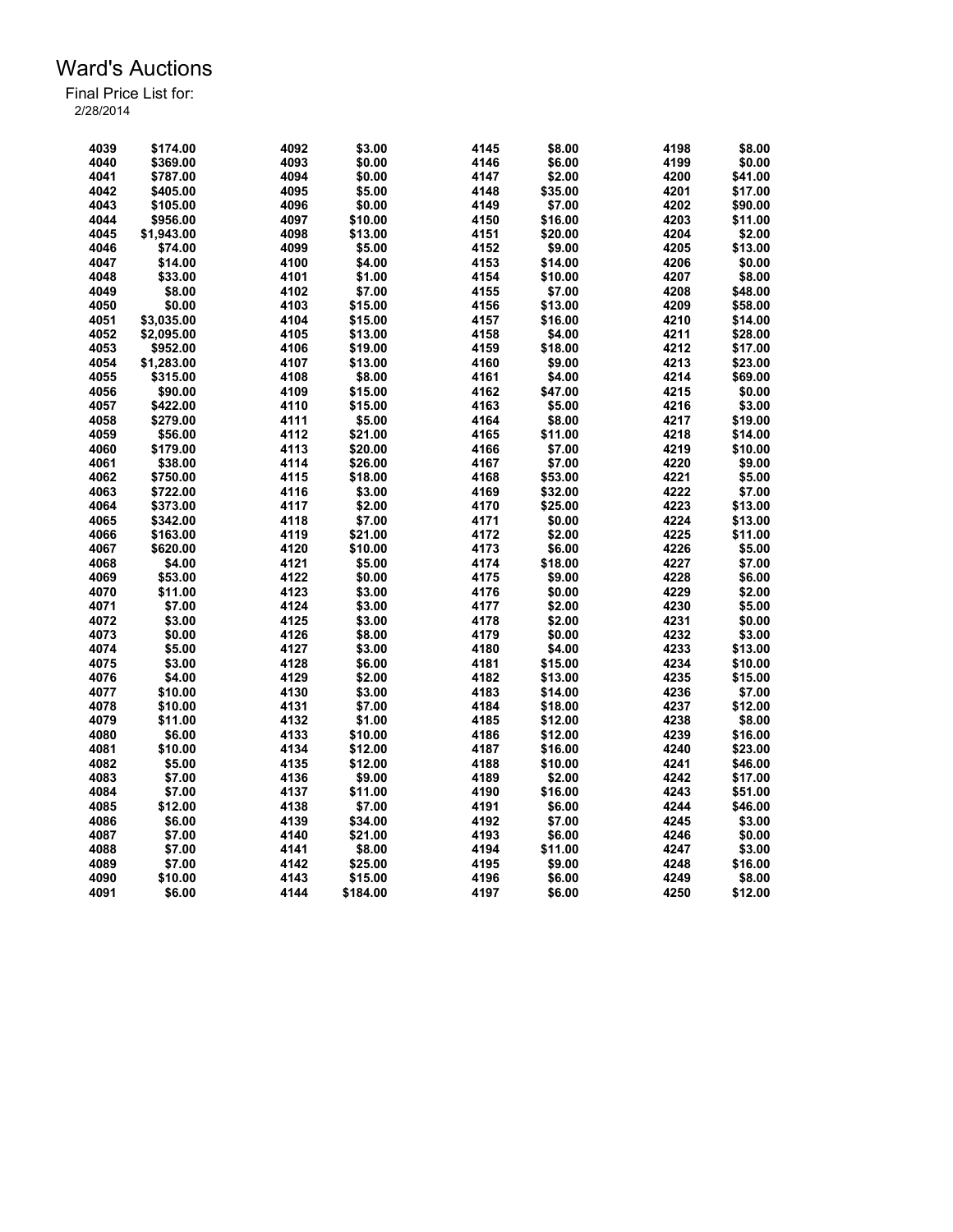| 4251 | \$10.00  | 4304 | \$315.00 | 4357 | \$25.00  | 4410 | \$24.00  |
|------|----------|------|----------|------|----------|------|----------|
| 4252 | \$10.00  | 4305 | \$69.00  | 4358 | \$20.00  | 4411 | \$12.00  |
| 4253 | \$0.00   | 4306 | \$163.00 | 4359 | \$20.00  | 4412 | \$17.00  |
| 4254 | \$19.00  | 4307 | \$130.00 | 4360 | \$20.00  | 4413 | \$13.00  |
| 4255 | \$15.00  | 4308 | \$35.00  | 4361 | \$40.00  | 4414 | \$11.00  |
| 4256 | \$13.00  | 4309 | \$279.00 | 4362 | \$27.00  | 4415 | \$27.00  |
| 4257 | \$3.00   | 4310 | \$153.00 | 4363 | \$44.00  | 4416 | \$15.00  |
| 4258 | \$5.00   | 4311 | \$99.00  | 4364 | \$28.00  | 4417 | \$50.00  |
| 4259 | \$4.00   | 4312 | \$107.00 | 4365 | \$32.00  | 4418 | \$97.00  |
| 4260 | \$18.00  | 4313 | \$189.00 | 4366 | \$19.00  | 4419 | \$0.00   |
| 4261 | \$4.00   | 4314 | \$58.00  | 4367 | \$20.00  | 4420 | \$30.00  |
| 4262 | \$18.00  | 4315 | \$71.00  | 4368 | \$14.00  | 4421 | \$0.00   |
| 4263 | \$23.00  | 4316 | \$111.00 | 4369 | \$0.00   | 4422 | \$40.00  |
| 4264 | \$18.00  | 4317 | \$51.00  | 4370 | \$6.00   | 4423 | \$17.00  |
| 4265 | \$2.00   | 4318 | \$58.00  | 4371 | \$25.00  | 4424 | \$24.00  |
| 4266 | \$12.00  | 4319 | \$48.00  | 4372 | \$32.00  | 4425 | \$25.00  |
| 4267 | \$29.00  | 4320 | \$25.00  | 4373 | \$10.00  | 4426 | \$129.00 |
| 4268 | \$7.00   | 4321 | \$65.00  | 4374 | \$10.00  | 4427 | \$81.00  |
| 4269 | \$3.00   |      |          | 4375 |          | 4428 |          |
| 4270 |          | 4322 | \$45.00  | 4376 | \$48.00  | 4429 | \$105.00 |
|      | \$3.00   | 4323 | \$42.00  |      | \$42.00  |      | \$66.00  |
| 4271 | \$5.00   | 4324 | \$27.00  | 4377 | \$12.00  | 4430 | \$30.00  |
| 4272 | \$5.00   | 4325 | \$20.00  | 4378 | \$150.00 | 4431 | \$38.00  |
| 4273 | \$12.00  | 4326 | \$30.00  | 4379 | \$525.00 | 4432 | \$19.00  |
| 4274 | \$9.00   | 4327 | \$23.00  | 4380 | \$94.00  | 4433 | \$15.00  |
| 4275 | \$0.00   | 4328 | \$40.00  | 4381 | \$69.00  | 4434 | \$12.00  |
| 4276 | \$11.00  | 4329 | \$25.00  | 4382 | \$30.00  | 4435 | \$12.00  |
| 4277 | \$17.00  | 4330 | \$32.00  | 4383 | \$137.00 | 4436 | \$99.00  |
| 4278 | \$5.00   | 4331 | \$15.00  | 4384 | \$0.00   | 4437 | \$44.00  |
| 4279 | \$4.00   | 4332 | \$49.00  | 4385 | \$20.00  | 4438 | \$25.00  |
| 4280 | \$0.00   | 4333 | \$24.00  | 4386 | \$27.00  | 4439 | \$24.00  |
| 4281 | \$5.00   | 4334 | \$56.00  | 4387 | \$16.00  | 4440 | \$39.00  |
| 4282 | \$2.00   | 4335 | \$21.00  | 4388 | \$40.00  | 4441 | \$41.00  |
| 4283 | \$19.00  | 4336 | \$15.00  | 4389 | \$154.00 | 4442 | \$35.00  |
| 4284 | \$2.00   | 4337 | \$76.00  | 4390 | \$63.00  | 4443 | \$11.00  |
| 4285 | \$3.00   | 4338 | \$28.00  | 4391 | \$23.00  | 4444 | \$0.00   |
| 4286 | \$5.00   | 4339 | \$10.00  | 4392 | \$18.00  | 4445 | \$37.00  |
| 4287 | \$18.00  | 4340 | \$10.00  | 4393 | \$34.00  | 4446 | \$62.00  |
| 4288 | \$48.00  | 4341 | \$17.00  | 4394 | \$10.00  | 4447 | \$31.00  |
| 4289 | \$56.00  | 4342 | \$20.00  | 4395 | \$36.00  | 4448 | \$24.00  |
| 4290 | \$28.00  | 4343 | \$35.00  | 4396 | \$48.00  | 4449 | \$55.00  |
| 4291 | \$73.00  | 4344 | \$10.00  | 4397 | \$79.00  | 4450 | \$42.00  |
| 4292 | \$57.00  | 4345 | \$0.00   | 4398 | \$51.00  | 4451 | \$14.00  |
| 4293 | \$37.00  | 4346 | \$13.00  | 4399 | \$40.00  | 4452 | \$10.00  |
| 4294 | \$47.00  | 4347 | \$26.00  | 4400 | \$126.00 | 4453 | \$6.00   |
| 4295 | \$45.00  | 4348 | \$25.00  | 4401 | \$38.00  | 4454 | \$36.00  |
| 4296 | \$24.00  | 4349 | \$39.00  | 4402 | \$105.00 | 4455 | \$60.00  |
| 4297 | \$40.00  | 4350 | \$61.00  | 4403 | \$25.00  | 4456 | \$21.00  |
| 4298 | \$331.00 | 4351 | \$79.00  | 4404 | \$25.00  | 4457 | \$15.00  |
| 4299 | \$32.00  | 4352 | \$60.00  | 4405 | \$24.00  | 4458 | \$34.00  |
| 4300 | \$117.00 | 4353 | \$40.00  | 4406 | \$125.00 | 4459 | \$23.00  |
| 4301 | \$32.00  | 4354 | \$32.00  | 4407 | \$59.00  | 4460 | \$12.00  |
| 4302 | \$25.00  | 4355 | \$0.00   | 4408 | \$53.00  | 4461 | \$14.00  |
| 4303 | \$38.00  | 4356 | \$35.00  | 4409 | \$39.00  | 4462 | \$13.00  |
|      |          |      |          |      |          |      |          |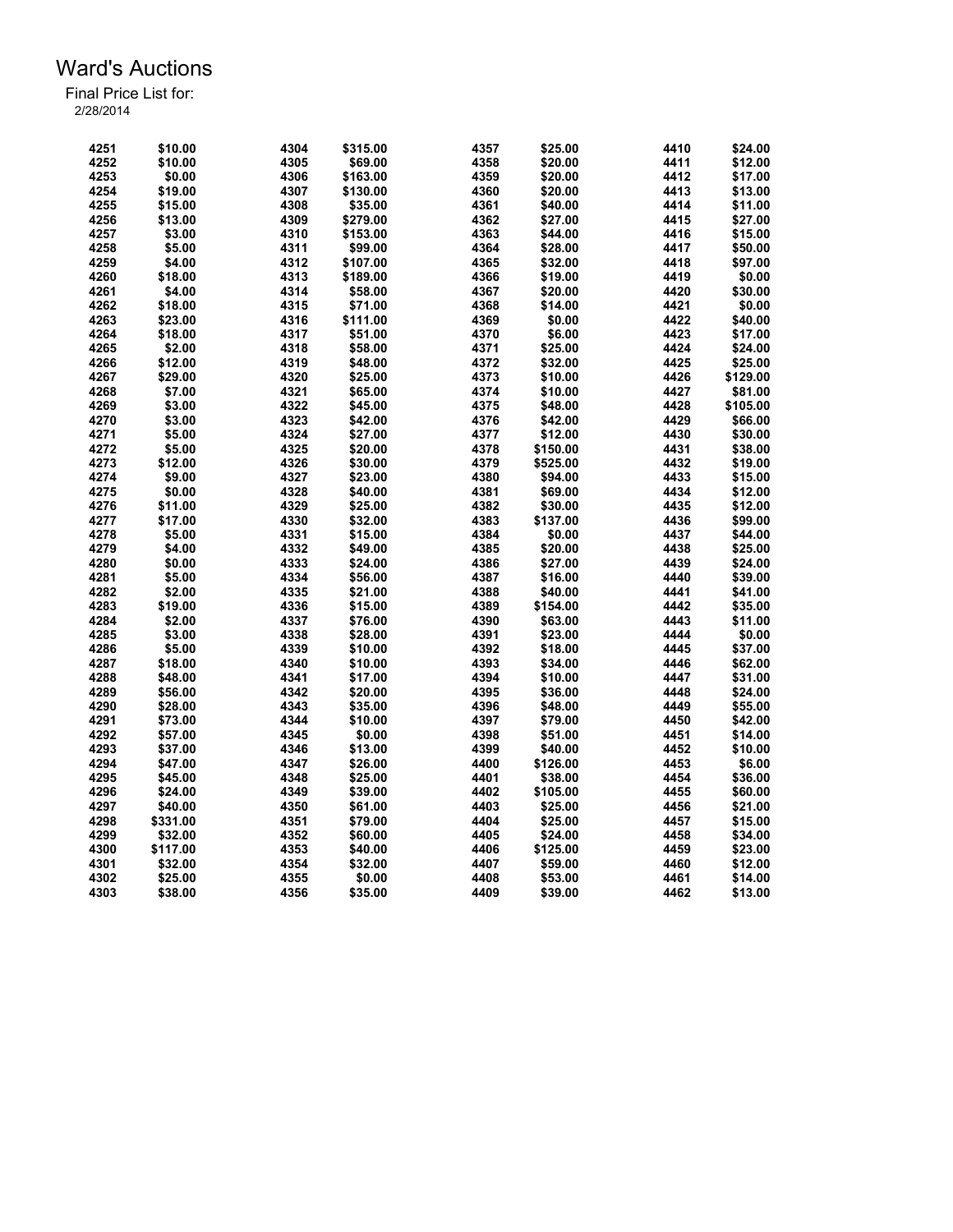| 4463 | \$27.00  | 5010 | \$216.00 | 5063 | \$0.00   | 5116 | \$0.00   |
|------|----------|------|----------|------|----------|------|----------|
| 4464 | \$27.00  | 5011 | \$156.00 | 5064 | \$27.00  | 5117 | \$93.00  |
| 4465 | \$45.00  | 5012 | \$75.00  | 5065 | \$73.00  | 5118 | \$146.00 |
| 4466 | \$24.00  | 5013 | \$96.00  | 5066 | \$23.00  | 5119 | \$166.00 |
| 4467 | \$100.00 | 5014 | \$62.00  | 5067 | \$95.00  | 5120 | \$155.00 |
| 4468 | \$116.00 | 5015 | \$50.00  | 5068 | \$37.00  | 5121 | \$27.00  |
| 4469 | \$0.00   | 5016 | \$0.00   | 5069 | \$31.00  | 5122 | \$90.00  |
| 4470 | \$42.00  | 5017 | \$52.00  | 5070 | \$34.00  | 5123 | \$40.00  |
| 4471 | \$38.00  | 5018 | \$893.00 | 5071 | \$21.00  | 5124 | \$16.00  |
| 4472 | \$41.00  | 5019 | \$96.00  | 5072 | \$0.00   | 5125 | \$10.00  |
| 4473 | \$28.00  | 5020 | \$95.00  | 5073 | \$10.00  | 5126 | \$5.00   |
| 4474 | \$90.00  | 5021 | \$35.00  | 5074 | \$5.00   | 5127 | \$9.00   |
| 4475 | \$50.00  | 5022 | \$30.00  | 5075 | \$47.00  | 5128 | \$44.00  |
| 4476 | \$58.00  | 5023 | \$30.00  | 5076 | \$8.00   | 5129 | \$24.00  |
| 4477 | \$29.00  | 5024 | \$71.00  | 5077 | \$17.00  | 5130 | \$10.00  |
| 4478 | \$21.00  | 5025 | \$41.00  | 5078 | \$33.00  | 5131 | \$15.00  |
| 4479 | \$27.00  | 5026 | \$55.00  | 5079 | \$24.00  | 5132 | \$42.00  |
| 4480 | \$159.00 | 5027 | \$184.00 | 5080 | \$28.00  | 5133 | \$27.00  |
| 4481 | \$20.00  | 5028 | \$52.00  | 5081 | \$114.00 | 5134 | \$24.00  |
| 4482 | \$73.00  | 5029 | \$154.00 | 5082 | \$63.00  | 5135 | \$5.00   |
|      |          |      |          | 5083 |          | 5136 |          |
| 4483 | \$71.00  | 5030 | \$42.00  |      | \$41.00  |      | \$20.00  |
| 4484 | \$37.00  | 5031 | \$46.00  | 5084 | \$259.00 | 5137 | \$24.00  |
| 4485 | \$368.00 | 5032 | \$58.00  | 5085 | \$74.00  | 5138 | \$26.00  |
| 4486 | \$28.00  | 5033 | \$37.00  | 5086 | \$16.00  | 5139 | \$11.00  |
| 4487 | \$45.00  | 5034 | \$144.00 | 5087 | \$62.00  | 5140 | \$5.00   |
| 4488 | \$0.00   | 5035 | \$0.00   | 5088 | \$15.00  | 5141 | \$6.00   |
| 4489 | \$35.00  | 5036 | \$20.00  | 5089 | \$37.00  | 5142 | \$0.00   |
| 4490 | \$21.00  | 5037 | \$74.00  | 5090 | \$26.00  | 5143 | \$6.00   |
| 4491 | \$20.00  | 5038 | \$58.00  | 5091 | \$184.00 | 5144 | \$10.00  |
| 4492 | \$18.00  | 5039 | \$58.00  | 5092 | \$70.00  | 5145 | \$5.00   |
| 4493 | \$24.00  | 5040 | \$24.00  | 5093 | \$175.00 | 5146 | \$37.00  |
| 4494 | \$441.00 | 5041 | \$7.00   | 5094 | \$21.00  | 5147 | \$0.00   |
| 4495 | \$71.00  | 5042 | \$82.00  | 5095 | \$55.00  | 5148 | \$0.00   |
| 4496 | \$28.00  | 5043 | \$27.00  | 5096 | \$47.00  | 5149 | \$42.00  |
| 4497 | \$39.00  | 5044 | \$30.00  | 5097 | \$34.00  | 5150 | \$14.00  |
| 4498 | \$217.00 | 5045 | \$53.00  | 5098 | \$45.00  | 5151 | \$7.00   |
| 4499 | \$15.00  | 5046 | \$10.00  | 5099 | \$0.00   | 5152 | \$0.00   |
| 4500 | \$33.00  | 5047 | \$39.00  | 5100 | \$20.00  | 5153 | \$8.00   |
| 4501 | \$20.00  | 5048 | \$0.00   | 5101 | \$32.00  | 5154 | \$16.00  |
| 4502 | \$10.00  | 5049 | \$15.00  | 5102 | \$20.00  | 5155 | \$3.00   |
| 4503 | \$10.00  | 5050 | \$20.00  | 5103 | \$41.00  | 5156 | \$0.00   |
| 4504 | \$32.00  | 5051 | \$33.00  | 5104 | \$27.00  | 5157 | \$6.00   |
| 4505 | \$29.00  | 5052 | \$18.00  | 5105 | \$44.00  | 5158 | \$7.00   |
| 4506 | \$32.00  | 5053 | \$14.00  | 5106 | \$44.00  | 5159 | \$12.00  |
| 4507 |          |      |          |      |          | 5160 | \$16.00  |
|      | \$58.00  | 5054 | \$36.00  | 5107 | \$54.00  |      |          |
| 4508 | \$11.00  | 5055 | \$30.00  | 5108 | \$63.00  | 5161 | \$25.00  |
| 4509 | \$29.00  | 5056 | \$20.00  | 5109 | \$105.00 | 5162 | \$5.00   |
| 4510 | \$0.00   | 5057 | \$23.00  | 5110 | \$27.00  | 5163 | \$73.00  |
| 4511 | \$89.00  | 5058 | \$168.00 | 5111 | \$27.00  | 5164 | \$19.00  |
| 4512 | \$40.00  | 5059 | \$49.00  | 5112 | \$12.00  | 5165 | \$20.00  |
| 4513 | \$52.00  | 5060 | \$21.00  | 5113 | \$0.00   | 5166 | \$5.00   |
| 4514 | \$65.00  | 5061 | \$29.00  | 5114 | \$10.00  | 5167 | \$32.00  |
| 4515 | \$0.00   | 5062 | \$16.00  | 5115 | \$0.00   | 5168 | \$10.00  |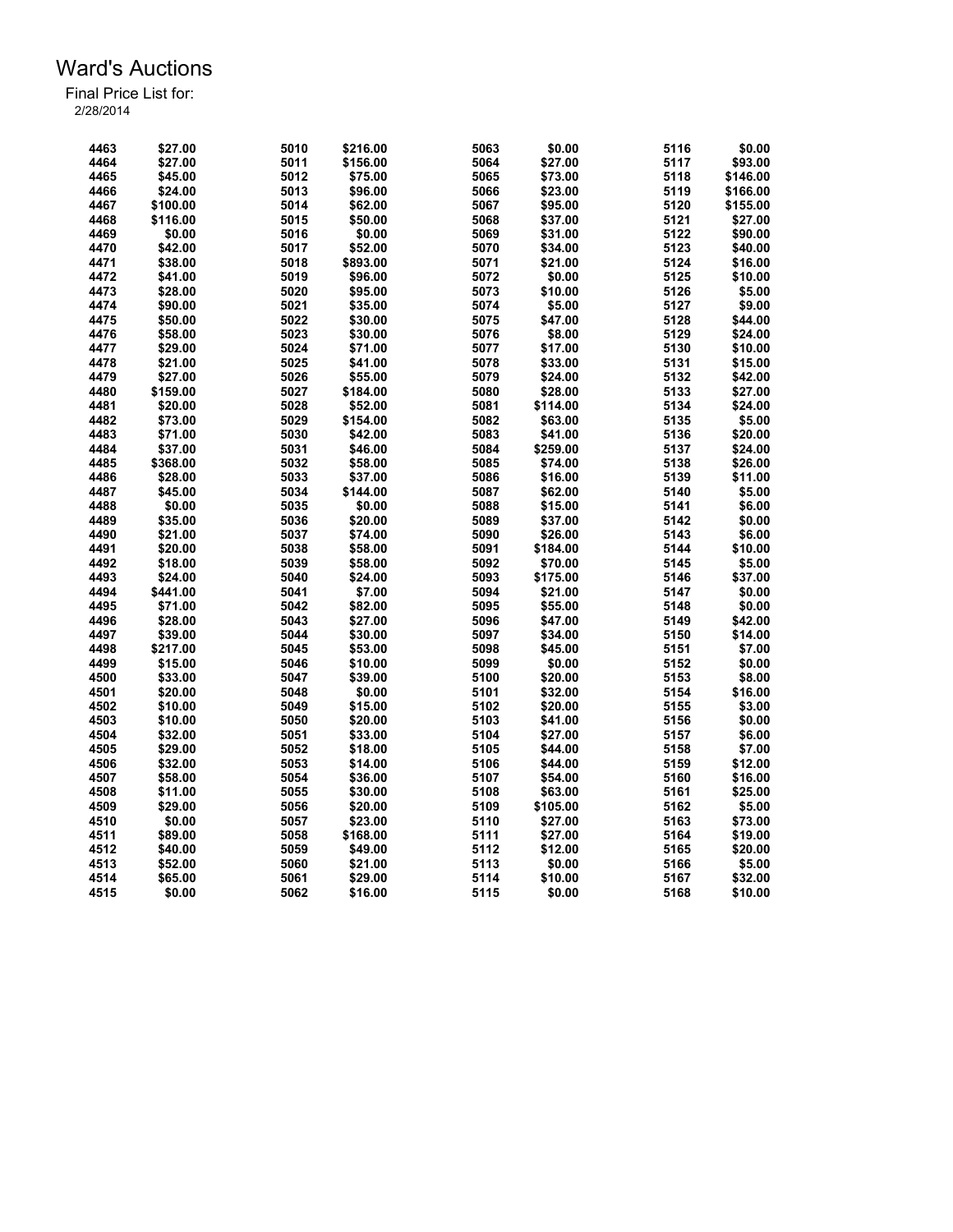| 5169 | \$24.00 | 5222 | \$17.00    | 6018 | \$200.00 | 6071 | \$35.00  |
|------|---------|------|------------|------|----------|------|----------|
| 5170 | \$12.00 | 5223 | \$86.00    | 6019 | \$447.00 | 6072 | \$49.00  |
| 5171 | \$12.00 | 5224 | \$86.00    | 6020 | \$237.00 | 6073 | \$79.00  |
| 5172 | \$9.00  | 5225 | \$115.00   | 6021 | \$136.00 | 6074 | \$263.00 |
| 5173 | \$16.00 | 5226 | \$13.00    | 6022 | \$100.00 | 6075 | \$37.00  |
| 5174 | \$10.00 | 5227 | \$17.00    | 6023 | \$57.00  | 6076 | \$55.00  |
| 5175 | \$11.00 | 5228 | \$10.00    | 6024 | \$45.00  | 6077 | \$27.00  |
| 5176 | \$11.00 | 5229 | \$16.00    | 6025 | \$268.00 | 6078 | \$13.00  |
| 5177 | \$9.00  | 5230 | \$18.00    | 6026 | \$63.00  | 6079 | \$0.00   |
| 5178 | \$5.00  | 5231 | \$28.00    | 6027 | \$237.00 | 6080 | \$19.00  |
| 5179 | \$5.00  | 5232 | \$17.00    | 6028 | \$100.00 | 6081 | \$19.00  |
| 5180 | \$20.00 | 5233 | \$11.00    | 6029 | \$369.00 | 6082 | \$19.00  |
| 5181 | \$5.00  | 5234 | \$11.00    | 6030 | \$168.00 | 6083 | \$19.00  |
| 5182 | \$95.00 | 5235 | \$27.00    | 6031 | \$74.00  | 6084 | \$24.00  |
| 5183 | \$22.00 | 5236 | \$13.00    | 6032 | \$237.00 | 6085 | \$32.00  |
| 5184 | \$6.00  | 5237 | \$21.00    | 6033 | \$83.00  | 6086 | \$96.00  |
| 5185 | \$0.00  | 5238 | \$16.00    | 6034 | \$65.00  | 6087 | \$12.00  |
| 5186 | \$0.00  | 5239 | \$16.00    | 6035 | \$54.00  | 6088 | \$16.00  |
|      |         |      |            |      |          |      |          |
| 5187 | \$58.00 | 5240 | \$10.00    | 6036 | \$53.00  | 6089 | \$13.00  |
| 5188 | \$12.00 | 5241 | \$17.00    | 6037 | \$45.00  | 6090 | \$29.00  |
| 5189 | \$42.00 | 5242 | \$17.00    | 6038 | \$27.00  | 6091 | \$14.00  |
| 5190 | \$53.00 | 5243 | \$79.00    | 6039 | \$32.00  | 6092 | \$13.00  |
| 5191 | \$25.00 | 5244 | \$35.00    | 6040 | \$132.00 | 6093 | \$27.00  |
| 5192 | \$21.00 | 5245 | \$23.00    | 6041 | \$27.00  | 6094 | \$161.00 |
| 5193 | \$9.00  | 5246 | \$12.00    | 6042 | \$42.00  | 6095 | \$146.00 |
| 5194 | \$17.00 | 5247 | \$0.00     | 6043 | \$27.00  | 6096 | \$69.00  |
| 5195 | \$29.00 | 5248 | \$19.00    | 6044 | \$25.00  | 6097 | \$144.00 |
| 5196 | \$23.00 | 5249 | \$24.00    | 6045 | \$21.00  | 7010 | \$59.00  |
| 5197 | \$16.00 | 5250 | \$41.00    | 6046 | \$25.00  | 7011 | \$42.00  |
| 5198 | \$29.00 | 5251 | \$26.00    | 6047 | \$14.00  | 7012 | \$53.00  |
| 5199 | \$29.00 | 5252 | \$343.00   | 6048 | \$0.00   | 7013 | \$350.00 |
| 5200 | \$13.00 | 5253 | \$12.00    | 6049 | \$0.00   | 7014 | \$121.00 |
| 5201 | \$29.00 | 5254 | \$5.00     | 6050 | \$0.00   | 7015 | \$25.00  |
| 5202 | \$21.00 | 5255 | \$11.00    | 6051 | \$132.00 | 7016 | \$10.00  |
| 5203 | \$35.00 | 5256 | \$110.00   | 6052 | \$79.00  | 7017 | \$16.00  |
| 5204 | \$6.00  | 5257 | \$70.00    | 6053 | \$57.00  | 7018 | \$29.00  |
| 5205 | \$4.00  | 5258 | \$49.00    | 6054 | \$24.00  | 7019 | \$37.00  |
| 5206 | \$5.00  | 5259 | \$158.00   | 6055 | \$132.00 | 7020 | \$46.00  |
| 5207 | \$5.00  | 5260 | \$186.00   | 6056 | \$33.00  | 7021 | \$142.00 |
| 5208 | \$6.00  | 5261 | \$116.00   | 6057 | \$36.00  | 7022 | \$45.00  |
| 5209 | \$47.00 | 5262 | \$52.00    | 6058 | \$34.00  | 7023 | \$0.00   |
| 5210 | \$13.00 | 5263 | \$221.00   | 6059 | \$6.00   | 7024 | \$8.00   |
| 5211 | \$28.00 | 5264 | \$30.00    | 6060 | \$122.00 | 7025 | \$65.00  |
| 5212 | \$17.00 | 5265 | \$29.00    | 6061 | \$70.00  | 7026 | \$15.00  |
| 5213 | \$9.00  | 5266 | \$60.00    | 6062 | \$41.00  | 7027 | \$10.00  |
| 5214 | \$31.00 | 6010 | \$1,550.00 | 6063 | \$84.00  | 7028 | \$0.00   |
| 5215 | \$13.00 | 6011 | \$90.00    | 6064 | \$132.00 | 7029 | \$9.00   |
| 5216 | \$62.00 | 6012 | \$66.00    | 6065 | \$8.00   | 7030 | \$82.00  |
| 5217 | \$7.00  | 6013 | \$58.00    | 6066 | \$8.00   | 7031 | \$47.00  |
| 5218 | \$5.00  | 6014 | \$204.00   | 6067 | \$15.00  | 7032 | \$74.00  |
| 5219 | \$10.00 | 6015 | \$49.00    | 6068 | \$84.00  | 7033 | \$21.00  |
| 5220 | \$15.00 | 6016 | \$325.00   | 6069 | \$5.00   | 7034 | \$21.00  |
| 5221 | \$16.00 | 6017 | \$117.00   | 6070 | \$0.00   | 7035 | \$71.00  |
|      |         |      |            |      |          |      |          |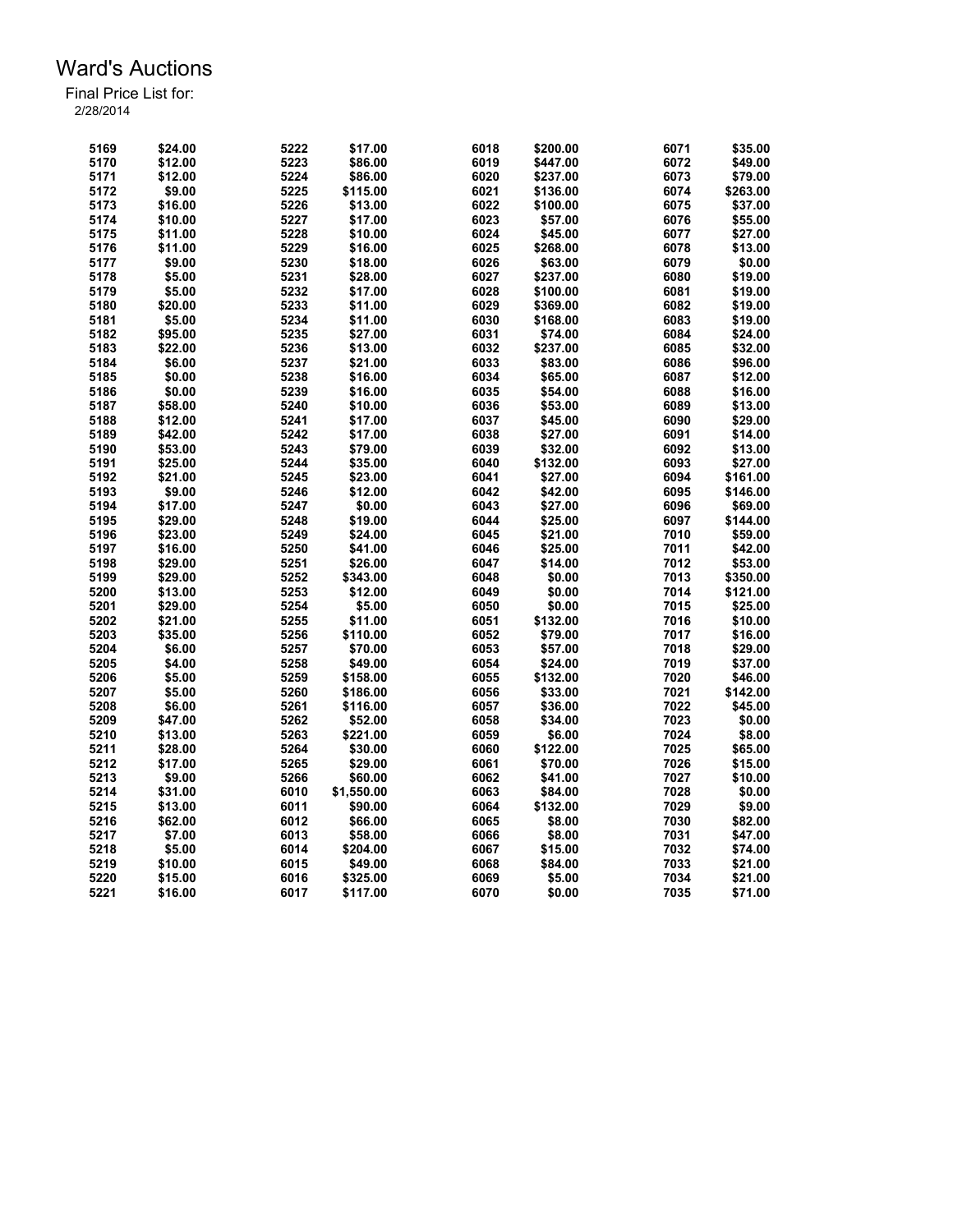| 7036 | \$10.00  | 7089 | \$69.00    | 8020 | \$730.00   | 8073 | \$0.00   |
|------|----------|------|------------|------|------------|------|----------|
|      |          |      |            | 8021 |            |      |          |
| 7037 | \$9.00   | 7090 | \$45.00    |      | \$1,260.00 | 8074 | \$16.00  |
| 7038 | \$21.00  | 7091 | \$9.00     | 8022 | \$655.00   | 8075 | \$29.00  |
| 7039 | \$9.00   | 7092 | \$11.00    | 8023 | \$231.00   | 8076 | \$0.00   |
| 7040 | \$4.00   | 7093 | \$17.00    | 8024 | \$3,045.00 | 8077 | \$44.00  |
| 7041 | \$40.00  | 7094 | \$25.00    | 8025 | \$658.00   | 8078 | \$21.00  |
| 7042 | \$14.00  | 7095 | \$29.00    | 8026 | \$174.00   | 8079 | \$79.00  |
| 7043 | \$115.00 | 7096 | \$20.00    | 8027 | \$761.00   | 8080 | \$50.00  |
| 7044 | \$54.00  | 7097 | \$21.00    | 8028 | \$864.00   | 8081 | \$68.00  |
| 7045 | \$14.00  | 7098 | \$23.00    | 8029 | \$1.200.00 | 8082 | \$15.00  |
| 7046 | \$8.00   | 7099 | \$0.00     | 8030 | \$309.00   | 8083 | \$45.00  |
| 7047 | \$24.00  | 7100 | \$15.00    | 8031 | \$158.00   | 8084 | \$15.00  |
| 7048 | \$6.00   | 7101 | \$44.00    | 8032 | \$237.00   | 8085 | \$50.00  |
| 7049 | \$15.00  | 7102 | \$10.00    | 8033 | \$893.00   | 8086 | \$63.00  |
| 7050 | \$10.00  | 7103 | \$31.00    | 8034 | \$79.00    | 8087 | \$98.00  |
| 7051 | \$15.00  | 7104 | \$6.00     | 8035 | \$273.00   | 8088 | \$58.00  |
| 7052 | \$52.00  | 7105 | \$13.00    | 8036 | \$2,825.00 | 8089 | \$15.00  |
| 7053 | \$40.00  | 7106 | \$5.00     | 8037 | \$840.00   | 8090 | \$0.00   |
| 7054 | \$31.00  | 7107 | \$69.00    | 8038 | \$767.00   | 8091 | \$0.00   |
| 7055 | \$37.00  | 7108 | \$32.00    | 8039 | \$315.00   | 8092 | \$10.00  |
| 7056 | \$37.00  | 7109 | \$47.00    | 8040 | \$2,663.00 | 8093 | \$30.00  |
| 7057 | \$24.00  | 7110 | \$10.00    | 8041 | \$2,363.00 | 8094 | \$0.00   |
| 7058 | \$45.00  | 7111 | \$13.00    | 8042 | \$117.00   | 8095 | \$23.00  |
| 7059 | \$47.00  | 7112 | \$15.00    | 8043 | \$158.00   | 8096 | \$10.00  |
| 7060 |          | 7113 |            | 8044 |            | 8097 | \$20.00  |
|      | \$15.00  |      | \$13.00    |      | \$79.00    |      |          |
| 7061 | \$16.00  | 7114 | \$29.00    | 8045 | \$0.00     | 8098 | \$15.00  |
| 7062 | \$25.00  | 7115 | \$42.00    | 8046 | \$63.00    | 8099 | \$0.00   |
| 7063 | \$21.00  | 7116 | \$0.00     | 8047 | \$617.00   | 8100 | \$24.00  |
| 7064 | \$10.00  | 7117 | \$90.00    | 8048 | \$478.00   | 8101 | \$16.00  |
| 7065 | \$15.00  | 7118 | \$46.00    | 8049 | \$235.00   | 8102 | \$10.00  |
| 7066 | \$32.00  | 7119 | \$23.00    | 8050 | \$184.00   | 8103 | \$12.00  |
| 7067 | \$25.00  | 7120 | \$8.00     | 8051 | \$210.00   | 8104 | \$18.00  |
| 7068 | \$24.00  | 7121 | \$40.00    | 8052 | \$311.00   | 8105 | \$39.00  |
| 7069 | \$49.00  | 7122 | \$30.00    | 8053 | \$150.00   | 8106 | \$5.00   |
| 7070 | \$8.00   | 7123 | \$30.00    | 8054 | \$126.00   | 8107 | \$15.00  |
| 7071 | \$40.00  | 7124 | \$21.00    | 8055 | \$36.00    | 8108 | \$12.00  |
| 7072 | \$5.00   | 7125 | \$41.00    | 8056 | \$15.00    | 8109 | \$98.00  |
| 7073 | \$0.00   | 7126 | \$20.00    | 8057 | \$33.00    | 8110 | \$12.00  |
| 7074 | \$5.00   | 7127 | \$24.00    | 8058 | \$32.00    | 8111 | \$5.00   |
| 7075 | \$8.00   | 7128 | \$47.00    | 8059 | \$16.00    | 8112 | \$0.00   |
| 7076 | \$0.00   | 7129 | \$31.00    | 8060 | \$53.00    | 8113 | \$58.00  |
| 7077 | \$0.00   | 7130 | \$29.00    | 8061 | \$23.00    | 8114 | \$31.00  |
| 7078 | \$11.00  | 7131 | \$32.00    | 8062 | \$34.00    | 8115 | \$69.00  |
| 7079 | \$0.00   | 8010 | \$4,085.00 | 8063 | \$15.00    | 8116 | \$0.00   |
| 7080 | \$24.00  | 8011 | \$952.00   | 8064 | \$35.00    | 8117 | \$210.00 |
| 7081 | \$0.00   | 8012 | \$945.00   | 8065 | \$213.00   | 8118 | \$37.00  |
| 7082 | \$16.00  | 8013 | \$583.00   | 8066 | \$0.00     | 8119 | \$35.00  |
| 7083 | \$63.00  | 8014 | \$1,518.00 | 8067 | \$0.00     | 8120 | \$30.00  |
| 7084 | \$19.00  | 8015 | \$100.00   | 8068 | \$0.00     | 8121 | \$29.00  |
| 7085 | \$33.00  | 8016 | \$95.00    | 8069 | \$0.00     | 8122 | \$37.00  |
| 7086 | \$38.00  | 8017 | \$35.00    | 8070 | \$26.00    | 8123 | \$45.00  |
| 7087 | \$15.00  | 8018 | \$4,023.00 | 8071 | \$0.00     | 8124 | \$37.00  |
|      |          |      |            |      |            |      |          |
| 7088 | \$75.00  | 8019 | \$3,257.00 | 8072 | \$0.00     | 8125 | \$26.00  |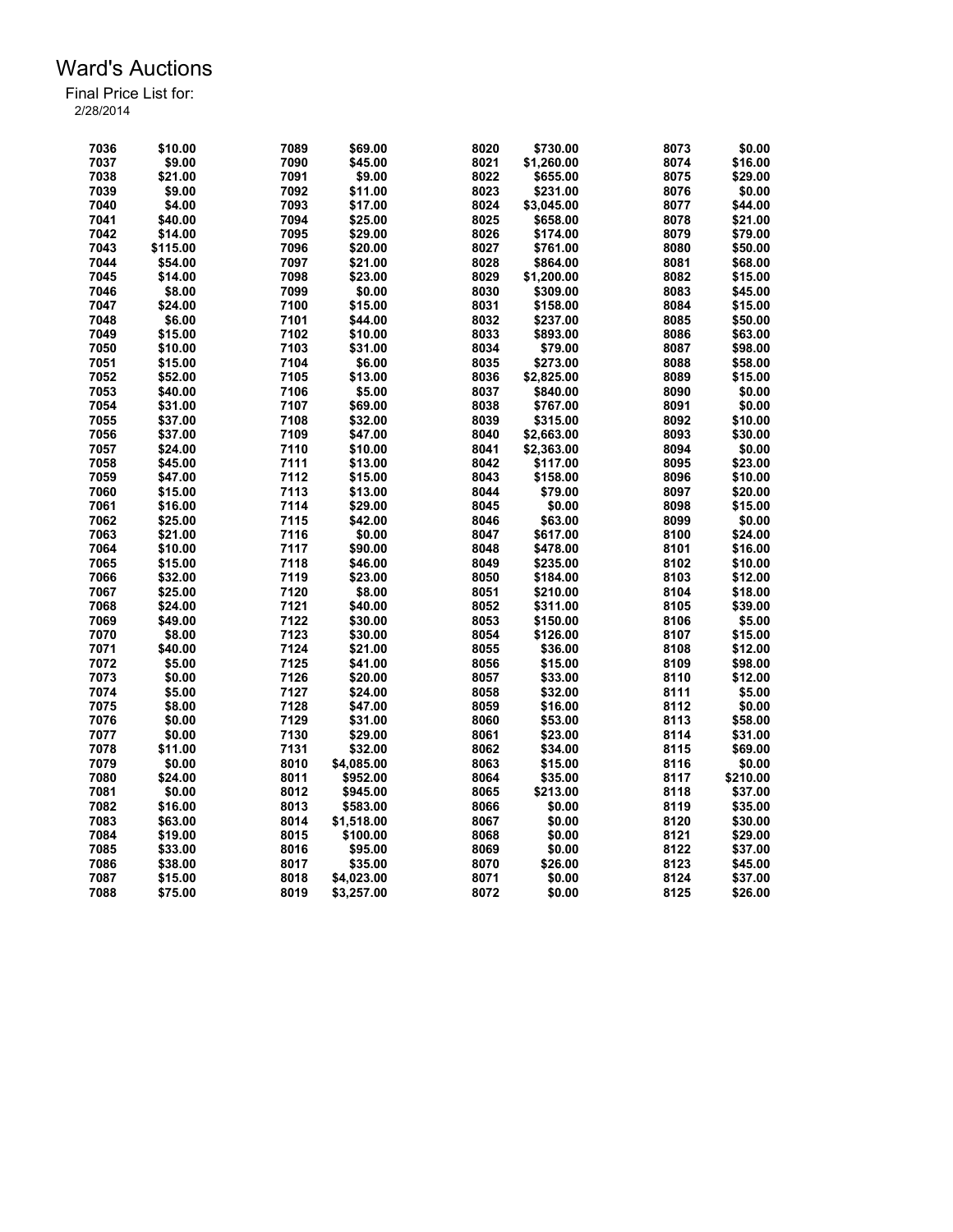| 8126 | \$116.00 | 8179 | \$20.00  | 9057 | \$50.00  | 9110 | \$33.00  |
|------|----------|------|----------|------|----------|------|----------|
| 8127 | \$116.00 | 8180 | \$7.00   | 9058 | \$53.00  | 9111 | \$79.00  |
| 8128 | \$578.00 | 8181 | \$14.00  | 9059 | \$21.00  | 9112 | \$6.00   |
| 8129 | \$25.00  | 8182 | \$18.00  | 9060 | \$32.00  | 9113 | \$126.00 |
| 8130 | \$201.00 | 8183 | \$30.00  | 9061 | \$21.00  | 9114 | \$6.00   |
| 8131 | \$27.00  | 8184 | \$5.00   | 9062 | \$21.00  | 9115 | \$21.00  |
| 8132 | \$142.00 | 9010 | \$630.00 | 9063 | \$53.00  | 9116 | \$41.00  |
| 8133 | \$180.00 | 9011 | \$80.00  | 9064 | \$53.00  | 9117 | \$16.00  |
| 8134 | \$50.00  | 9012 | \$21.00  | 9065 | \$63.00  | 9118 | \$12.00  |
| 8135 | \$150.00 | 9013 | \$45.00  | 9066 | \$53.00  | 9119 | \$19.00  |
| 8136 | \$300.00 | 9014 | \$37.00  | 9067 | \$20.00  | 9120 | \$10.00  |
| 8137 | \$499.00 | 9015 | \$32.00  | 9068 | \$44.00  | 9121 | \$13.00  |
| 8138 | \$50.00  | 9016 | \$35.00  | 9069 | \$49.00  | 9122 | \$23.00  |
| 8139 | \$210.00 | 9017 | \$20.00  | 9070 | \$27.00  | 9123 | \$14.00  |
| 8140 | \$27.00  | 9018 | \$34.00  | 9071 | \$27.00  | 9124 | \$18.00  |
| 8141 | \$147.00 | 9019 | \$13.00  | 9072 | \$30.00  | 9125 | \$32.00  |
| 8142 | \$21.00  | 9020 | \$17.00  | 9073 | \$24.00  | 9126 | \$13.00  |
| 8143 | \$83.00  | 9021 | \$285.00 | 9074 | \$27.00  | 9127 | \$23.00  |
| 8144 | \$578.00 | 9022 | \$132.00 | 9075 | \$53.00  | 9128 | \$34.00  |
| 8145 | \$249.00 | 9023 | \$33.00  | 9076 | \$30.00  | 9129 | \$69.00  |
| 8146 | \$220.00 | 9024 | \$41.00  | 9077 | \$63.00  | 9130 | \$0.00   |
| 8147 |          | 9025 | \$18.00  |      |          | 9131 |          |
| 8148 | \$51.00  | 9026 |          | 9078 | \$63.00  |      | \$38.00  |
|      | \$155.00 |      | \$40.00  | 9079 | \$12.00  | 9132 | \$48.00  |
| 8149 | \$79.00  | 9027 | \$23.00  | 9080 | \$53.00  | 9133 | \$69.00  |
| 8150 | \$92.00  | 9028 | \$25.00  | 9081 | \$18.00  | 9134 | \$74.00  |
| 8151 | \$128.00 | 9029 | \$8.00   | 9082 | \$18.00  | 9135 | \$66.00  |
| 8152 | \$48.00  | 9030 | \$18.00  | 9083 | \$137.00 | 9136 | \$25.00  |
| 8153 | \$315.00 | 9031 | \$79.00  | 9084 | \$121.00 | 9137 | \$76.00  |
| 8154 | \$27.00  | 9032 | \$16.00  | 9085 | \$10.00  | 9138 | \$118.00 |
| 8155 | \$23.00  | 9033 | \$16.00  | 9086 | \$0.00   | 9139 | \$50.00  |
| 8156 | \$15.00  | 9034 | \$16.00  | 9087 | \$16.00  | 9140 | \$0.00   |
| 8157 | \$32.00  | 9035 | \$28.00  | 9088 | \$27.00  | 9141 | \$0.00   |
| 8158 | \$10.00  | 9036 | \$38.00  | 9089 | \$40.00  | 9142 | \$0.00   |
| 8159 | \$70.00  | 9037 | \$23.00  | 9090 | \$53.00  | 9143 | \$53.00  |
| 8160 | \$90.00  | 9038 | \$24.00  | 9091 | \$32.00  | 9144 | \$12.00  |
| 8161 | \$40.00  | 9039 | \$26.00  | 9092 | \$39.00  | 9145 | \$11.00  |
| 8162 | \$100.00 | 9040 | \$280.00 | 9093 | \$49.00  | 9146 | \$9.00   |
| 8163 | \$100.00 | 9041 | \$332.00 | 9094 | \$13.00  | 9147 | \$10.00  |
| 8164 | \$0.00   | 9042 | \$50.00  | 9095 | \$23.00  | 9148 | \$13.00  |
| 8165 | \$20.00  | 9043 | \$0.00   | 9096 | \$47.00  | 9149 | \$9.00   |
| 8166 | \$126.00 | 9044 | \$137.00 | 9097 | \$174.00 | 9150 | \$23.00  |
| 8167 | \$5.00   | 9045 | \$255.00 | 9098 | \$21.00  | 9151 | \$10.00  |
| 8168 | \$28.00  | 9046 | \$53.00  | 9099 | \$13.00  | 9152 | \$5.00   |
| 8169 | \$16.00  | 9047 | \$55.00  | 9100 | \$27.00  | 9153 | \$6.00   |
| 8170 | \$19.00  | 9048 | \$45.00  | 9101 | \$44.00  | 9154 | \$11.00  |
| 8171 | \$26.00  | 9049 | \$38.00  | 9102 | \$44.00  | 9155 | \$0.00   |
| 8172 | \$14.00  | 9050 | \$52.00  | 9103 | \$5.00   | 9156 | \$44.00  |
| 8173 | \$27.00  | 9051 | \$34.00  | 9104 | \$28.00  | 9157 | \$35.00  |
| 8174 | \$7.00   | 9052 | \$51.00  | 9105 | \$0.00   | 9158 | \$13.00  |
| 8175 | \$44.00  | 9053 | \$90.00  | 9106 | \$0.00   | 9159 | \$86.00  |
| 8176 | \$5.00   | 9054 | \$63.00  | 9107 | \$10.00  | 9160 | \$37.00  |
| 8177 | \$5.00   | 9055 | \$56.00  | 9108 | \$102.00 | 9161 | \$70.00  |
| 8178 | \$16.00  | 9056 | \$69.00  | 9109 | \$47.00  | 9162 | \$104.00 |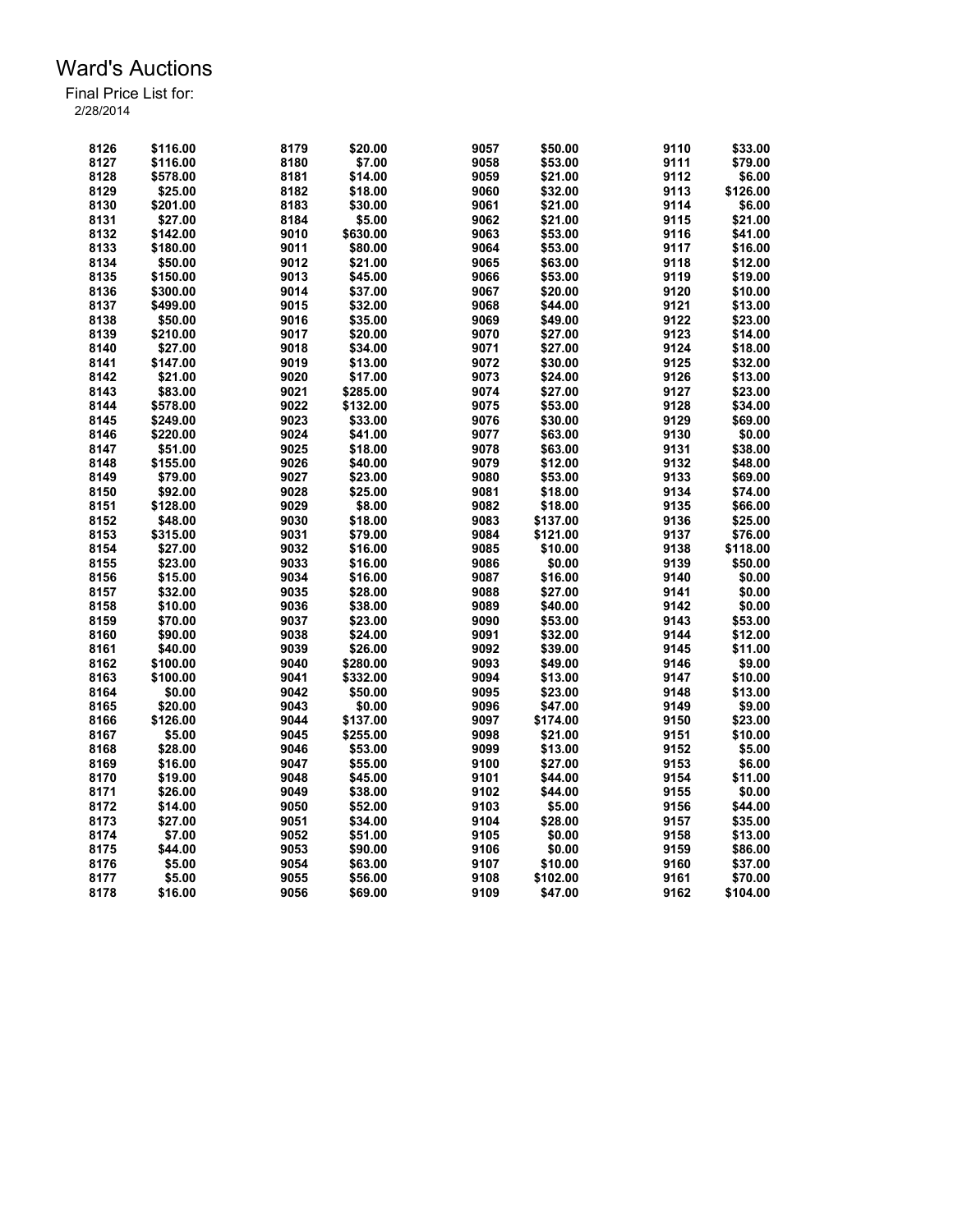| 9163 |          | 9216 |          | 9269 |            | 9322 |          |
|------|----------|------|----------|------|------------|------|----------|
|      | \$210.00 |      | \$17.00  |      | \$32.00    |      | \$21.00  |
| 9164 | \$113.00 | 9217 | \$10.00  | 9270 | \$36.00    | 9323 | \$300.00 |
| 9165 | \$12.00  | 9218 | \$6.00   | 9271 | \$40.00    | 9324 | \$700.00 |
| 9166 | \$132.00 | 9219 | \$15.00  | 9272 | \$31.00    | 9325 | \$426.00 |
| 9167 | \$135.00 | 9220 | \$11.00  | 9273 | \$45.00    | 9326 | \$338.00 |
| 9168 | \$126.00 | 9221 | \$36.00  | 9274 | \$24.00    | 9327 | \$36.00  |
| 9169 | \$16.00  | 9222 | \$6.00   | 9275 | \$33.00    | 9328 | \$47.00  |
| 9170 | \$19.00  | 9223 | \$8.00   | 9276 | \$31.00    | 9329 | \$10.00  |
| 9171 | \$111.00 | 9224 | \$5.00   | 9277 | \$29.00    | 9330 | \$81.00  |
| 9172 | \$79.00  | 9225 | \$11.00  | 9278 | \$40.00    | 9331 | \$445.00 |
| 9173 | \$79.00  | 9226 | \$21.00  | 9279 | \$34.00    | 9332 | \$59.00  |
| 9174 | \$179.00 | 9227 | \$45.00  | 9280 | \$34.00    | 9333 | \$31.00  |
| 9175 | \$40.00  | 9228 | \$25.00  | 9281 | \$34.00    | 9334 | \$420.00 |
| 9176 | \$63.00  | 9229 | \$23.00  | 9282 | \$20.00    | 9335 | \$334.00 |
| 9177 | \$125.00 | 9230 | \$30.00  | 9283 | \$21.00    | 9336 | \$11.00  |
| 9178 | \$100.00 | 9231 | \$63.00  | 9284 | \$16.00    | 9337 | \$44.00  |
| 9179 |          | 9232 |          |      |            | 9338 | \$12.00  |
|      | \$32.00  |      | \$59.00  | 9285 | \$29.00    |      |          |
| 9180 | \$75.00  | 9233 | \$20.00  | 9286 | \$26.00    | 9339 | \$315.00 |
| 9181 | \$21.00  | 9234 | \$15.00  | 9287 | \$13.00    | 9340 | \$208.00 |
| 9182 | \$23.00  | 9235 | \$8.00   | 9288 | \$16.00    | 9341 | \$126.00 |
| 9183 | \$15.00  | 9236 | \$18.00  | 9289 | \$32.00    | 9342 | \$499.00 |
| 9184 | \$67.00  | 9237 | \$168.00 | 9290 | \$12.00    | 9343 | \$90.00  |
| 9185 | \$140.00 | 9238 | \$5.00   | 9291 | \$5.00     | 9344 | \$159.00 |
| 9186 | \$24.00  | 9239 | \$10.00  | 9292 | \$214.00   | 9345 | \$21.00  |
| 9187 | \$28.00  | 9240 | \$17.00  | 9293 | \$450.00   | 9346 | \$81.00  |
| 9188 | \$28.00  | 9241 | \$36.00  | 9294 | \$167.00   | 9347 | \$11.00  |
| 9189 | \$45.00  | 9242 | \$38.00  | 9295 | \$175.00   | 9348 | \$23.00  |
| 9190 | \$30.00  | 9243 | \$29.00  | 9296 | \$58.00    | 9349 | \$28.00  |
| 9191 | \$19.00  | 9244 | \$33.00  | 9297 | \$34.00    | 9350 | \$15.00  |
| 9192 | \$16.00  | 9245 | \$153.00 | 9298 | \$30.00    | 9351 | \$30.00  |
| 9193 | \$21.00  | 9246 | \$128.00 | 9299 | \$2,100.00 | 9352 | \$34.00  |
| 9194 | \$21.00  | 9247 | \$105.00 | 9300 | \$701.00   | 9353 | \$50.00  |
| 9195 | \$23.00  | 9248 | \$308.00 | 9301 | \$96.00    | 9354 | \$23.00  |
| 9196 | \$21.00  | 9249 | \$47.00  | 9302 | \$90.00    | 9355 | \$107.00 |
| 9197 | \$8.00   | 9250 | \$28.00  | 9303 | \$944.00   | 9356 | \$95.00  |
| 9198 | \$16.00  | 9251 | \$31.00  | 9304 | \$27.00    | 9357 | \$27.00  |
| 9199 |          |      |          |      |            |      |          |
|      | \$16.00  | 9252 | \$31.00  | 9305 | \$1,284.00 | 9358 | \$29.00  |
| 9200 | \$44.00  | 9253 | \$28.00  | 9306 | \$1,059.00 | 9359 | \$32.00  |
| 9201 | \$17.00  | 9254 | \$17.00  | 9307 | \$104.00   | 9360 | \$21.00  |
| 9202 | \$17.00  | 9255 | \$33.00  | 9308 | \$94.00    | 9361 | \$27.00  |
| 9203 | \$15.00  | 9256 | \$17.00  | 9309 | \$73.00    | 9362 | \$20.00  |
| 9204 | \$16.00  | 9257 | \$32.00  | 9310 | \$100.00   | 9363 | \$28.00  |
| 9205 | \$13.00  | 9258 | \$23.00  | 9311 | \$320.00   | 9364 | \$23.00  |
| 9206 | \$9.00   | 9259 | \$24.00  | 9312 | \$756.00   | 9365 | \$21.00  |
| 9207 | \$23.00  | 9260 | \$33.00  | 9313 | \$50.00    | 9366 | \$13.00  |
| 9208 | \$13.00  | 9261 | \$47.00  | 9314 | \$79.00    | 9367 | \$111.00 |
| 9209 | \$25.00  | 9262 | \$32.00  | 9315 | \$53.00    | 9368 | \$10.00  |
| 9210 | \$23.00  | 9263 | \$95.00  | 9316 | \$27.00    | 9369 | \$12.00  |
| 9211 | \$24.00  | 9264 | \$33.00  | 9317 | \$145.00   | 9370 | \$17.00  |
| 9212 | \$24.00  | 9265 | \$31.00  | 9318 | \$97.00    | 9371 | \$30.00  |
| 9213 | \$15.00  | 9266 | \$74.00  | 9319 | \$317.00   | 9372 | \$41.00  |
| 9214 | \$9.00   | 9267 | \$38.00  | 9320 | \$67.00    | 9373 | \$63.00  |
| 9215 | \$20.00  | 9268 | \$48.00  | 9321 | \$162.00   | 9374 | \$32.00  |
|      |          |      |          |      |            |      |          |